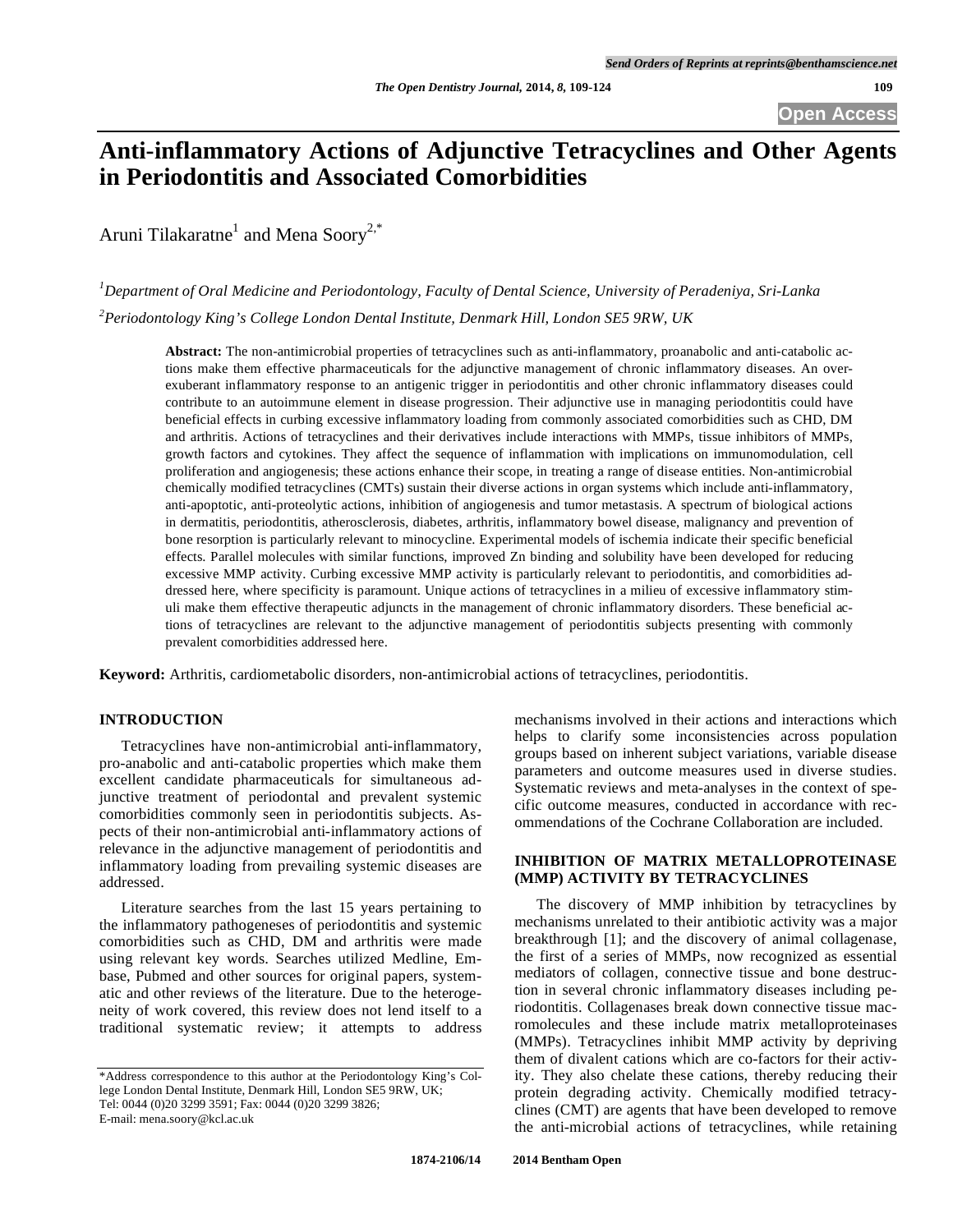their non-antimicrobial properties, by modifying the tetracyclic naphthacene carboxamide ring of the molecule. Tetracycline and its analogs are well known as a group of antimicrobials with a broad spectrum of activities. They act against a large number of gram positive and gram negative bacteria, including many putative periodontal pathogens. However, research carried out in the past reveals that tetracyclines possess other unique non-antimicrobial properties such as anticollagenase activity. These actions of tetracyclines are observed at sub-antimicrobial doses [2].

 The above observations led to the development of subantimicrobial doxycycline dosing (SDD) and CMT formulations, for the treatment of periodontal disease, dermatological conditions; and as anti-angiogenesis agents as evidenced in human clinical trials, in certain types of cancer. Tetracyclines are able to inhibit both intracellular and extracellular MMPs. The active MMP-inhibitor site of the tetracycline molecule has been identified as the calcium and zinc binding site at C-11 and 12. As MMPs are required for physiological functions including matrix turnover, it would not be desirable to inhibit MMPs excessively. A pivotal multicentre randomized clinical trial in post-menopausal women with periodontitis and systemic osteopenia demonstrated that doxycycline at SDD could reduce progressive alveolar bone loss associated with periodontitis and systemic bone loss in the same subjects [3]. The efficacy and safety aspects of usage and future directions in managing oral and systemic bone loss are addressed. SDD was designed to suppress hostderived MMPs in the periodontal lesion in order to attenuate pathological degradation of various collagens including types 1, lll and lV, while preserving other periodontal tissue components (fibronectin, proteoglycan ground substance, elastin and basement membranes). It inhibits bone resorption and minimizes side-effects of regular dosing.

CMTs can inhibit MMP-3 and serine proteinases, particularly neutrophil elastase. These properties confer connective tissue and bone sparing effects. MMPs can partially degrade and inactivate the endogenous serine proteinaseinhibitor  $\alpha$ 1-antitrypsin in serum and biological fluids. When MMP activity is blocked by tetracyclines,  $\alpha$ 1-antitrypsin is spared; enabling its inhibitory actions on pathologically elevated elastase activity. The binding energy calculated in solution predicts that CMT-3 complexes are the most favorable, followed by CMT-7 and CMT-8 analogs respectively; based on the mechanisms of action of CMTs as MMP inhibitors at a molecular level [4]. Photosensitivity is a reported side-effect of CMT-3, in a dose-responsive manner [5].

#### **APPLICATIONS OF ANTI-INFLAMMATORY AC-TIONS OF TETRACYCLINES IN INFLAMMATORY DISEASES**

 There has been significant recent interest in the nonantimicrobial biological actions of tetracyclines with good coverage in the literature; which include anti-inflammatory, anti-apoptotic, anti-proteolytic actions, inhibition of angiogenesis and tumor metastasis [6]. The second generation semi-synthetic tetracycline, minocycline has been in therapeutic use for over 3 decades. Multiple non-antimicrobial biological actions in the context of inflammatory pathogeneses seen in dermatitis, periodontitis, atherosclerosis, arthritis and inflammatory bowel disease; anti-proliferative actions in malignancy and prevention of bone resorption are especially relevant to minocycline. Several studies have been done on the neuroprotective actions of tetracyclines. Some side effects of minocycline associated with long-term usage for dermatological conditions include tooth discoloration [7]. This would not be applicable to conventional applications in the adjunctive management of periodontitis.

MMPs play an important role in the degradation of ECM resulting in cell migration, wound healing and remodeling of tissues. They constitute a group of more than 20 Zndependent enzymes crucial in ECM biology acting as regulators of inflammation in fine tuning acute and chronic inflammatory episodes; being key components in the progression of periodontitis. MMPs are essential for the turnover of ECM components. However when they are pathologically elevated, connective tissue and bone loss occur in a range of inflammatory diseases. Tetracyclines are effective inhibitors of mammalian MMPs. Sub-antimicrobial formulations of tetracyclines are effective in modulating the host response in periodontitis and dermatological conditions.

In view of similarities in the enolic system of curcumin and the C-11/C-12 diketonic moiety of tetracyclines in the inhibition of MMPs via Zn-binding; a uniquely modified core molecule of curcumin has been developed as a congener along these lines, in the context of its beneficial antiinflammatory effects in diseases associated with connective tissue loss [8]. The modified curcumin molecule has improved zinc binding and solubility; and significant actions in reducing excessive MMP levels and activity. The new curcuminoid bi- and tri-carbonylmethanes show substantial improvement in these properties. An N-phenylaminocarbonyl derivative of bis-demethoxycurcumin (CMC2.24) has been shown to be most effective *in vitro* amongst a series of neutral proteases implicated in connective tissue destruction. Oral administration of this compound to diabetic rats resulted in significant reduction in pathological levels of MMP-9 to normal values; without any toxic effects, demonstrated in cultured peritoneal macrophages. This novel compound could be effective in inflammatory diseases with connective tissue degradation such as periodontitis.

Selective inhibition of MMPs associated with disease progression would be a relevant therapeutic strategy, while the actions of MMPs affecting tissue turnover and detoxification need to be retained. Derivatives of monoclonal antibodies have potential therapeutic applications, particularly where specificity is paramount [9]. Increased target binding affinity of a monoclonal antibody confers high potency and selectivity linked to a drug scaffold with effective pharmacological properties. The second generation semi-synthetic tetracycline, minocycline has been used effectively over the decades. In addition to antimicrobial actions, it is also an effective anti-inflammatory and anti-apoptotic agent. Diverse experimental models of non-infectious diseases have demonstrated anti-proteolytic effects, suppression of angiogenesis and tumor metastasis. Several studies have addressed the non-antimicrobial actions of tetracyclines such as enzyme inhibition, antioxidant effects, immune cell activation and proliferation; and inhibition of apoptosis. These findings are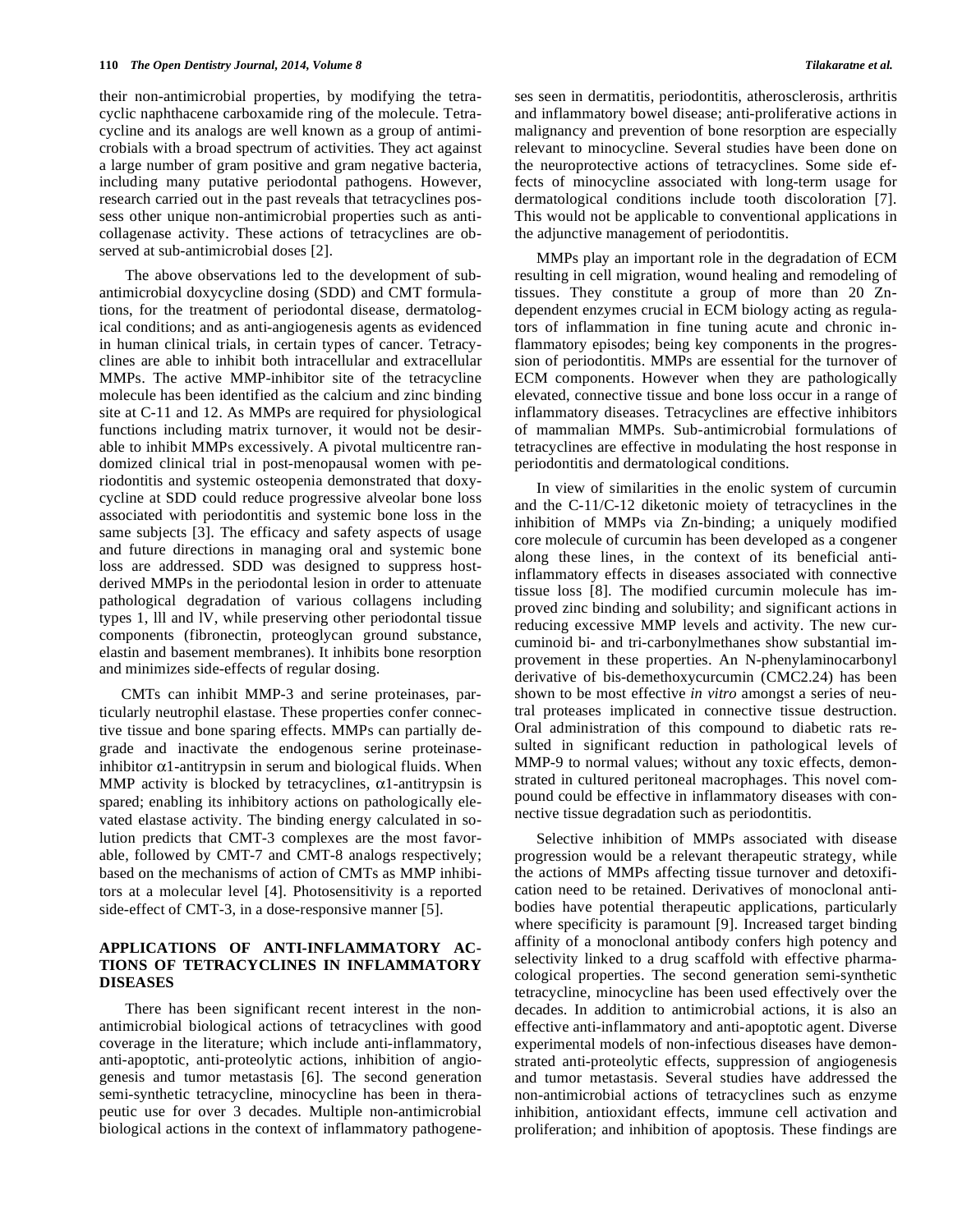reviewed, focusing on mechanisms underlying antiinflammatory and immunomodulatory actions of minocycline [10].

Most tetracyclines have the ability to inhibit MMPs. Their multiple mechanisms of action have been reviewed [11]. Minocycline crosses cell membranes readily and has potent anti-apoptotoic actions; doxycycline is an effective anti-protease and inhibits MMPs which contribute to tissue destruction in periodontitis and other inflammatory diseases. There is extensive documentation supporting the beneficial actions of tetracyclines, including their ability to scavenge ROS and act as anti-inflammatory agents. The pathogenesis of chronic inflammatory diseases results in increased formation of ROS and its sequelae leading to oxidative damage and dysfunction of cells. Tetracyclines have the capacity to scavenge free radicals and overcome oxidative stress [12].

They belong to the classic phenolic class of antioxidants, with antioxidant properties consistent with their structure; being similar to that of vitamin E. Minocycline demonstrates radical scavenging activity comparable to that of tocopherol, demonstrated in cell-free mixed-radical assays [13, 14]. It is effective as a superoxide scavenger, in quenching hydrogen peroxide [15] and peroxynitrite by direct interaction with free radicals. The diethylamino group on the phenolic carbon is unique to minocycline amongst tetracyclines, providing improved steric hindrance and confers superior radical scavenging activity on minocycline. It is 200-300 fold more potent than tetracycline. It is also 200-fold more potent than tetracycline in its inhibition of lipid peroxidation [14, 16]. The mode of action of tetracyclines in a non-antimicrobial capacity addressed above indicates their potential adjunctive applications in periodontitis and prevalent comorbidities. Some examples of their actions in this context are addressed in the sections below.

#### **PERIODONTITIS AND TETRACYCLINES AS THERAPEUTIC ADJUNCTS**

Periodontal disease (PD) is a common inflammatory disease initiated by bacterial plaque biofilm, particularly in adult populations world-wide. Presentation of PD can range from 'gingivitis' which is the initial inflammatory condition affecting soft tissues surrounding the tooth, to the more advanced stage of the disease, periodontitis resulting in destruction of supporting structures of teeth. PD is initiated by bacterial plaque biofilm. Periodontal tissues respond to bacterial invasion by mobilizing defense cells and releasing inflammatory cytokines such as interleukins (IL) and tumor necrosis factor alpha (TNF- $\alpha$ ) which ultimately cause tissue destruction by stimulating the production of enzymes such as MMPs [17]. There is increasing evidence of the plausible association between PD and an increased risk of systemic diseases [18] such as diabetes mellitus (DM), atherosclerotic cardiovascular disease (ACVD), rheumatoid arthritis (RA) and adverse pregnancy outcomes. This article reviews their clinical and biological inter-relationship with these links; and treatment responses following therapeutic approaches with tetracyclines and other anti-inflammatory agents.

Periodontitis is the most prevalent chronic inflammatory condition in humans, resulting in destruction of supporting structures of teeth; occurring predominantly from an overexuberant host response to plaque biofilm. Current thinking indicates that successful long-term management of PD would combine local mechanical therapy directed against biofilm with host-modulatory strategies to overcome microbial and inflammatory burden [19]. Based on the nonantimicrobial, anti-inflammatory properties of tetracyclines, a host-modulatory agent comprising a subantimicrobial dose of doxycycline was developed (SDD), as a safe and effective adjunct to conventional non-surgical root surface debridement to treat chronic periodontitis. It has proved to be safe for use at 20 mg b.d for at least 3 months and up to 24 months in randomized placebo controlled clinical trials. It is an approved adjunct in its capacity as an MMP inhibitor of plaque biofilm-induced degradation of tooth-supporting periodontal structures of the dentition. Doxycycline is preferred as a more potent inhibitor of MMPs than tetracyclines. It is safer than minocycline with superior pharmacokinetics which favor improved patient compliance.

Positive effects of intensive periodontal therapy extend beyond periodontal disease stabilization. Reduced inflammatory loading resulting from periodontal treatment could contribute to reduced risk of osteopenia, diabetes and coronary heart disease (CHD); considering the prevalence of common biochemical risk markers for these diseases based on the pathogenesis of chronic inflammation. Recognition of dual beneficial effects of periodontal host-modulatory therapy has resulted in the evolution of more effective CMTs, where the antimicrobial moiety is removed; retaining its potent actions in attenuating osteopenia and inhibiting MMP activity. Increasing recognition of the role of periodontitis in contributing to systemic comorbidities has led to the development of other host-modulatory agents such as resolvins [20] and PEZBINS (polyenolic Zinc-binding compounds), in an attempt to look for new molecules with the same active site as tetracyclines but with a different phenolic superstructure; they are in the preclinical stage of development [21]. In view of recent epidemiological studies that suggest underestimation of periodontal disease by 50% and increasing documentation of the link between PD and systemic comorbidities, this aspect of adjunctive therapeutics in periodontitis is likely to expand.

The adjunctive use of antibiotics is indicated in situations where root surface debridement alone has significant limitations. However they have side effects and their use should be limited to the more rapidly progressive forms of the disease. A meta-analysis of randomized controlled clinical trials demonstrates that supplementation of non-surgical periodontal therapy with systemic antimicrobials: amoxicillin with clavulanic acid and metronidazole; or subantimicrobial dosing with doxycycline; provides statistically significant results in subjects with rapidly progressive (aggressive) periodontitis with improved periodontal parameters of disease stabilization [22].

There are well-documented non-antimicrobial properties of tetracyclines such as minocycline in experimental models and in clinical trials in support of their evaluation as an effective adjunctive therapeutic approach for diseases with a dysregulated immune response. In diseases such as periodontitis with a microbial etiology and an altered immune patho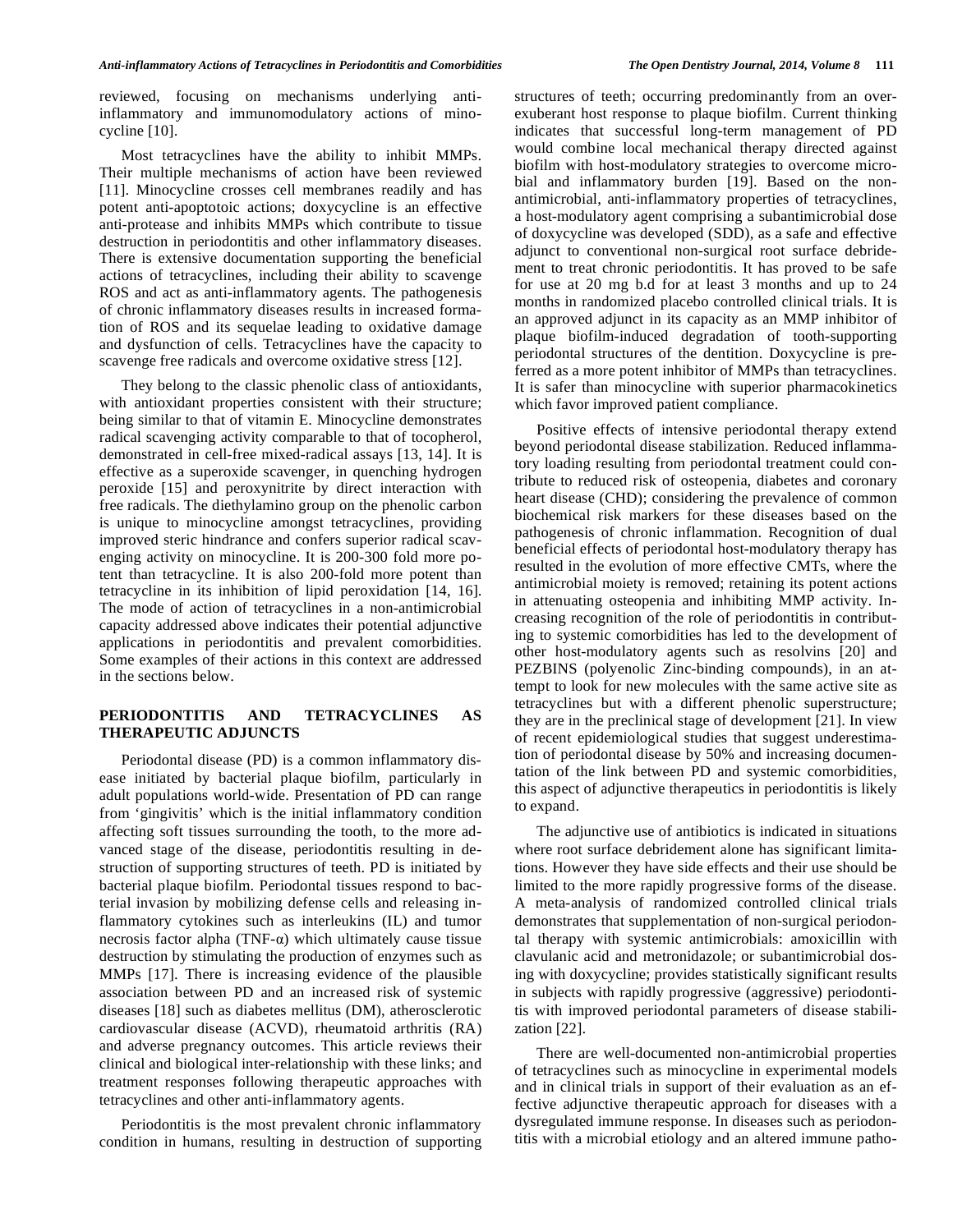genesis, these compounds have particular relevance due to their anti-microbial and immunomodulatory effects. At conventionally detected serum and gingival crevicular fluid (GCF) levels, minocycline caused significant stimulation of osteoblastic cells, with a proportional increase in mineralized bone matrix in response to long-term exposure [23]; in the absence of effects on survival protein expression in human gingival fibroblasts, epithelial cells and periodontal ligament fibroblasts. In conjunction with their antimicrobial activity, these actions could explain the efficacy of tetracyclines, specially minocycline in decreasing disease progression and enhancing periodontal healing when administered for 7-14 days at 100-200 mg/day [24, 25] as an adjunctive measure.

In view of their importance in an inflammatory milieu, MMP inhibitors have evolved; they play a pivotal role in modulating chronic inflammation and enhancing repair and regeneration. Selective use of appropriate MMP-inhibitors as adjuncts could empower treatment outcome of periodontitis. Perioceutics, in the context of adjunctive therapeutic agents to complement root surface debridement for enhanced periodontal treatment outcome, potentially expand the scope for periodontal disease management. The actions of MMPs and their inhibitors in the pathogenesis of chronic inflammation; associated with enzyme cascades and perturbation of equilibrium with their natural inhibitors; and a role for the adjunctive use of MMP inhibitors in periodontal therapy have been reviewed. Current challenges and an overview of modalities achieved to date are addressed [26].

Clinical therapy directed at attenuating mediators of connective tissue breakdown is used in the adjunctive management of periodontitis [27]. Non-antimicrobial actions of specific tetracycline formulations cause inhibition of MMP-8 and MMP-13 [28]. Therapeutic actions of the tetracycline analog doxycycline hyclate include collagenase inhibition which makes it a useful therapeutic adjunct for the management of periodontitis [29] in modulating the host response, associated with an over-exuberant inflammatory response to plaque biofilm. Adjunctive sub-antimicrobial doxycycline as an adjunct to root surface debridement for stabilization of periodontal disease is a well-documented and established therapy. Clinical trials using this adjunct, demonstrate maintenance of alveolar bone over a six month period, when compared with placebo [30]. Increased periodontal disease severity, demonstrated more effective disease control in response to SDD [31]. Several studies demonstrate that tetracyclines have therapeutic potential to enhance bone mass by stimulating bone formation and inhibiting bone resorption; by virtue of their anti-inflammatory and anti-collagenolytic actions. Proanabolic and anticatabolic actions of tetracyclines are aided by osteoblast stimulation, MMP inhibition and attenuation of bone resorption. They reduce pathologically elevated levels of MMPs, pro-inflammatory cytokines and other inflammatory agents. Bone resorption is decreased as a result of combined anti-protease apoptotic effects on osteoblasts and osteoclasts respectively [32]. CMTs have good therapeutic potential in the adjunctive management of inflammatory periodontitis associated with connective tissue and bone destruction.

A systematic review has demonstrated the efficacy of MMP inhibition by SDD in the adjunctive treatment of adult periodontitis; with improved clinical outcome comprising clinical attachment gain and reduced probing pocket depths that prevailed for 9 months [33]. A more recent doublemasked, randomized, placebo-controlled, multicentre study of 266 subjects with periodontitis demonstrated that those treated with a modified release adjunctive SDD formulation taken daily, displayed significant gain in clinical attachment level and probing depth reduction in response to periodontal intervention; when compared with those receiving periodontal treatment only [34].

Other therapeutic approaches include a proof-of-principle study using SDD as an adjunct in the augmentation of periodontal wound repair using access flap surgery in subjects with severe periodontitis, and did not qualify for regenerative therapy; in order to improve the biological response with attenuated MMP expression. This approach demonstrated improved periodontal parameters (clinical attachment levels: CAL and probing pocket depths: PPD), when compared with access flap surgery alone [35]. The adjunctive formulation reduced post-surgical bleeding on probing, probing depths and periodontal bone resorption during its administration; however there was no change in the periodontal microflora, beyond the effect of surgical intervention. MMP inhibitors are effective adjuncts in the management of periodontitis subjects with decreased bone mass; SDD aids attenuation of periodontal disease progression while maintaining bone mass [36, 37]; during adjunctive SDD, collagen telopeptide fragments in gingival crevicular fluid are shown to decrease [38, 39]. Evidence suggests that inhibition of MMPs in periodontitis subjects is significantly effective in controlling disease progression when used as an adjunct to mechanical debridement, also relevant to peri-implantitis and those requiring surgical intervention.

Long-term use of MMP inhibitors in chronic inflammatory diseases needs to be considered with care in view of its downstream effects in controlling cytokine processing; particularly MMP8 and its decreased levels over a period of time. More selective MMP inhibitors targeting periodontitis and combination therapy with antimicrobial and hostmodulatory targets could overcome potential side-effects. Increasing interest in the role of MMPs in bone homeostasis in health and disease, improves clarity on its mechanisms of action. These aspects of host modulatory therapeutics have enhanced the prospects for adjunctive management of periodontitis; further work along these lines could contribute to a more focused therapeutic targeting. Doxycycline hyclate at 1-2 mg/kg was established for SDD in Beagle dogs. There was significant improvement in the degree of periodontal attachment and bleeding on probing in response to SDD of 2 mg/kg compared with control dogs and dogs with SDD of 1 mg/kg [40]. This appears to be a suitable SDD in the model tested with implications for long-term management of inflammatory disorders such as PD.

 The efficacy of SDD as an adjunct to root surface debridement was evaluated in periodontitis subjects [41]. The systematic review and meta-analysis were conducted in accordance with the Quality of Reporting of Meta-Analyses statement and recommendations of the Cochrane Collaboration. The quality of methodology used was determined via a Consolidated Standards of Reporting Trials- based assess-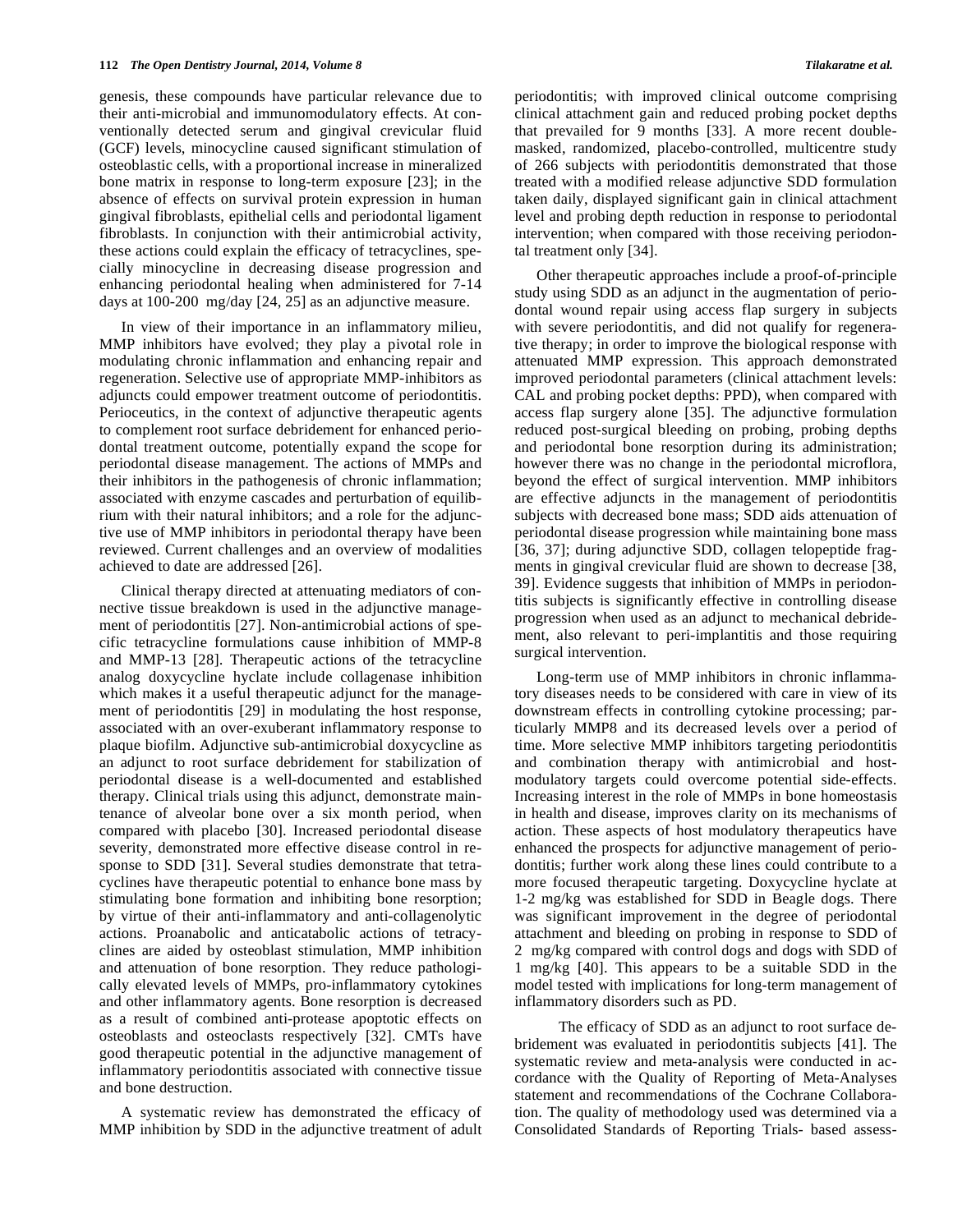ment. In three randomized placebo-controlled clinical trials with similar SDD dosing (20 mg b.d, for 3 months) and posttreatment follow-up period (9 months), significant differences were observed for all clinical parameters tested (CAL, PPD, plaque and gingival indices, GCF analysis); in favor of root surface debridement with adjunctive SDD. Within its limitations, this meta-analysis supported long-term efficacy of adjunctive SDD therapy using the above periodontal parameters.

## **TETRACYCLINES AND SYSTEMIC COMORBID-ITIES**

Non-antimicrobial actions of tetracyclines such as MMP inhibition play an important role in periodontitis and other systemic diseases. These actions include regulation of cytokines, antioxidant effects and modulation of leucocyte chemotaxis and activation [42]. These applications have been utilized over the decades in dermatology particularly for their anti-inflammatory actions. Removal of the antimicrobial moiety and retaining the actions indicated above, impart therapeutic efficacy on CMTs with applications for dermatological and other chronic inflammatory diseases including periodontitis.

The broad-spectrum antibiotic tetracycline acts at the ribosomal level where it interferes with protein synthesis. Its early applications in dermatology were followed by discovery of diverse mechanisms of action during inflammation, angiogenesis, apoptosis and proteolysis and bone metabolism. These non-antimicrobial properties of tetracyclines and their analogs in a range of diseases including periodontitis and autoimmune disorders such as rheumatoid arthritis have been reviewed, addressing their potential for appropriate clinical applications [43]. Induction of DM in a rat model resulted in universally raised levels of collagenase in any tissue; this could account for unusual periodontal breakdown associated with hyperglycemia and altered host responses resulting in the formation of advanced glycemic endproducts (AGE) and its squeal [44].

Increasing interest in minocycline as an antiinflammatory agent has led to the evaluation of its therapeutic efficacy in several experimental disease models such as inflammatory bowel disease [45], diabetes [46] and cardiac ischemia [47]. Some of the mechanisms involved in the antiinflammatory, immunomodulatory and neuroprotective effects of minocycline are due to inhibitory effects on key enzyme systems, enhancement of Bcl-2-derived effects resulting in protection against apoptosis [48] and inhibition of poly [ADP-ribose] polymerase1 (PARP-1) activity [49].

Minocycline blocks LPS-stimulated secretion of inflammatory cytokines and toll-like receptor (TLR)-2 surface expressions in microglial cells. It has been shown to attenuate mRNA expression of genes for IL-6, IL-1 , major histocompatibility complex (MHC) ll and TLR-2 [50, 51]. The efficacy of minocycline as an MMP-inhibitor has been demonstrated in the treatment of neuroinflammation following experimental prothrombotic cortical ischemia [52]. It is an effective adjunct in the management of malignant gliomas, associated with a significantly attenuated expression of membrane type 1 MMP in microglia associated with glioma [53]. Its anti-proliferative, anti-angiogenic and matrixstimulatory activities enhance its potential as an anti-tumor anti-metastatic agent. Some of the mechanisms involved include induction of autophagic/caspase-3-mediated cell death in a tumor model of glioma cells [54].

The effects of minocycline in preventing and overcoming induced experimental colitis, thereby attenuating disease severity and decreasing mortality have been reported [55]. These effects are due to reduced iNOS and MMP expression in intestinal tissue. Intestinal anti-inflammatory effects of minocycline in experimental models of colitis have been confirmed by others [45]; it was more effective than metronidazole traditionally used for this purpose [56].

Beneficial effects of minocycline are related to its actions in modulating both immune and microbiological parameters. Minocycline has been shown to restore the imbalance in composition of intestinal flora, characteristic of experimental colitis, unlike other antibiotics. In a mouse model of reactivated colitis, the association of minocycline with a probiotic has been reported to be beneficial in these conditions [57]; by exerting a greater anti-inflammatory effect than individual agents and also attenuating the reactivation of colitis [58]. Multifactorial conditions such as inflammatory bowel disease benefit from the antimicrobial and immune modulatory actions of minocycline; it would have similar applications for the adjunctive management of periodontitis, also associated with a multifactorial etiopathogenesis.

#### **APPLICATIONS FOR TETRACYCLINES IN CORO-NARY HEART DISEASE (CHD)**

Minocycline is able to limit ischemic damage in the kidney, heart, lung and neural cells, both *in vitro* and *in vivo* [59-62]. In the context of disruption of the blood brain barrier following a stroke; resulting in increased ischemic injury caused by edema and hemorrhage, minocycline is effective in reducing infarct volume and defective neurological function in mice; by inhibiting microglial activation and significantly minimizing disruption of the blood brain barrier and hemorrhage [15]. Based on this preliminary evidence, oral administration of minocycline (200 mg) for 5 days in stroke subjects with a therapeutic window of 6-24h after stroke onset, resulted in a better outcome than placebo [63]. Protective effects of minocycline against myocardial ischemia/reperfusion (I/R) injury have been attributed to inhibited expression of a protein, high mobility group box 1 (HMGB1), an early mediator of inflammation and cell damage in I/R injury [64, 65]. Inhibition of poly [ADP-ribose] polymerase 1 (PARP-1) is also a possible cardioprotective function attributed to minocycline [66]. Under normal conditions PARP-1 activation promotes DNA repair. However, during I/R injury, excessive activation of PARP-1 leads to cell death. Minocycline has a protective effect on the survival of cardiac myocytes by inhibiting PARP-1 activity.

Minocycline has been shown to reduce plaque size and vascular stenosis in diet-induced atherosclerosis, via a PARP-1 and p27Kip1 (a cyclin-dependent kinase inhibitor, leading to cell cycle arrest)-dependent mechanism [67]. It has anti-proliferative effects resulting in reduced vascular smooth muscle cells (VSMC) in atherosclerotic plaques of high-fat diet mice treated with minocycline. In addition, it was established that its anti-proliferative effects on VSMC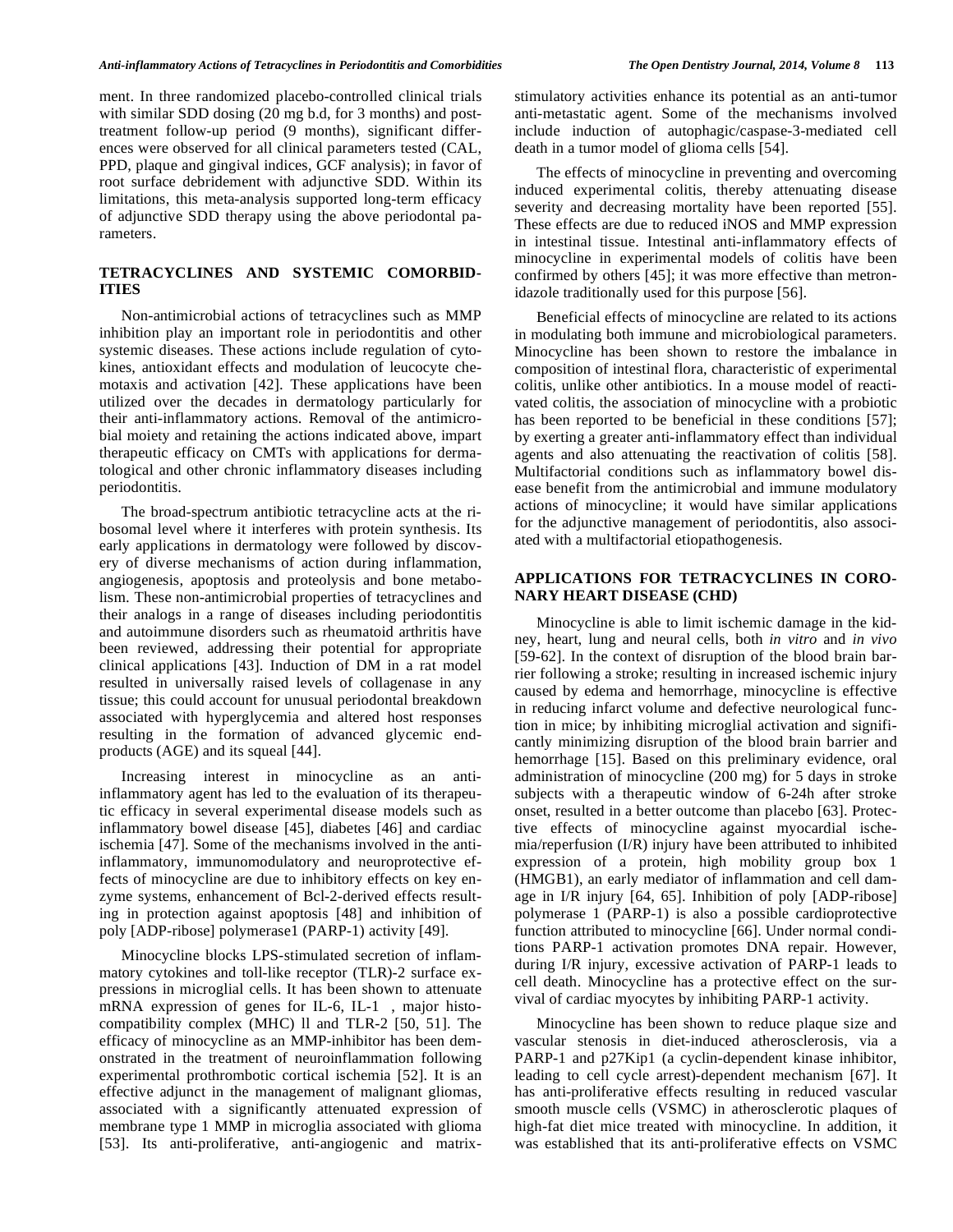were dependent on p27Kip1 which was expressed *in vitro* in both VSMCs and human aortic SMCs; and in atherosclerotic plaques analyzed ex vivo; p27Kip1 knock down abolished these effects. Minocycline also reduced PARP-1 expression especially in LDL-induced human aortic smooth muscle cells (SMCs). Reduced atherosclerotic plaque size mainly due to these actions of minocycline suggests a potential application in vascular complications. Clinical trials are required to confirm their applications.

Periodontitis is the commonest inflammatory disease affecting humans. There is increasing interest and recognition of its importance as a risk factor for atherosclerotic cardiovascular disease (ACVD). Non-antimicrobial tetracyclines are effective against inflammatory mediators including cytokines and MMPs associated with periodontitis and associated comorbidities with a chronic inflammatory pathogenesis. There is evidence of the efficacy of sub-antimicrobial doxycycline and CMT3 in reducing LPS/CRP-oxidized LDL complex-stimulated monocyte production of TNF- $\alpha$ , IL-6 and MCP-1; relevant to the pathogenesis of periodontitis and ACVD [68]. One of the mechanisms involved in this inhibition involves suppression of the phosphorylation / activation of NFkB cell signaling pathway.

Preliminary data from clinical trials indicate that almost all acute coronary syndrome (ACS) subjects demonstrate moderate to severe periodontitis. This is a significantly greater incidence than in the general population. Other studies demonstrate that sub-antimicrobial doxycycline dosing (SDD) dramatically reduces serum hsCRP, IL-6 and MMP-9 levels of ACS subjects and significantly elevates cardioprotective HDL cholesterol and its core molecule apolipoprotein A-1, in subjects susceptible to ASCVD, presenting with periodontitis. A possible mechanism involves protection of apolipoprotein A-1 from proteinase activity by inhibition of MMP and preventing loss of HDL. These multiple effects of non-antimicrobial tetracyclines provide significant therapeutic potential for the treatment of chronic inflammatory diseases including periodontitis and its comorbidities such as ACVD. An association between chronic periodontitis and risk of ACS was studied in the context of serum PMN markers myeloperoxidase (MPO), MMP-8, tissue inhibitor of metalloproteinase (TIMP)-1 levels and MMP-8/TIMP-1 ratio [69]. Raised levels of markers and a high ratio of MMP vs. inhibitor are suggestive of increased risk of ACS.

MMP-8 belongs to the collagenase-2 subgroup of the MMP superfamily of calcium- and zinc- dependent neutral proteinases. MMP-8 is the most effective proteinase in causing degradation of type 1 collagen and extracellular matrix leading to loss of supporting structures in periodontitis and peri-implantitis leading to tooth/implant loss. MMP-8 in particular has been shown to be up-regulated in affected tissues, gingival crevicular fluid, peri-implant sulcular fluid and serum during the inflammatory pathogeneses of periodontitis, peri-implantitis and CHD. Pathologically excessive amounts of MMP-8 have been implicated in CHD, in the context of its proteolytic action contributing to thinning of the collagenous fibrous lining of coronary and other arteries leading to atherosclerotic plaque destabilization and rupture [70]. Serum levels of MMP-8 have been proven to be sensitive and objective biomarkers of periodontitis, peri-implantitis and

CHD during disease progression and response to treatment with doxycycline. Serum and oral fluids are readily collected for such diagnostic and outcome applications; the relevance of MMP-8 to CHD makes it an important diagnostic tool. Adjunctive therapeutics with doxycycline for periodontitis resulting in its inhibition would also be a significant outcome for CHD.

Recent literature further provides substantial evidence for an apparent association between the presence of PD and a heightened risk of CHD. Although a causal relationship has not been established, due to difficulties in excluding other confounding epigenetic variables such as smoking and diverse life-style risk factors of CHD, it is possible to suggest a link between PD and CHD; both being chronic inflammatory diseases that affect a large number of individuals in a population. The suggested mechanisms which may play a role in linking PD and CHD have been described as 'direct bacterial effects', 'indirect inflammatory effects' and 'genetic predisposition' [71]. Subjects with PD may present with a large surface area of inflamed ulcerated pocket epithelium that interacts with microorganisms in the sub-gingival plaque biofilm which could gain access to the circulation and lead to vascular accidents in coronary vessels. *P. gingivalis* has been identified in coronary atheromatous plaques suggesting that, it could precipitate rupture of the fibrous membrane leading to either unstable angina or myocardial infarction (MI). In addition to a direct microbial influence, indirect inflammatory effects have been linked with the association between PD and CHD. PD induces an inflammatory response that elevates levels of acute phase proteins such as CRP and fibrinogen which are well established independent risk factors for CHD [72, 73]. Both CRP and fibrinogen are also linked to inflammatory periodontitis. In addition, other inflammatory cytokines produced during periodontal inflammation may also gain access to the circulation, resulting in proinflammatory effects at a distant organ such as the heart.

Considering the genetic predisposition for both PD and CHD, it has been proposed that a hyper-inflammatory phenotype could be responsible for cellular and molecular links between PD and CHD. This hyper-inflammatory immune response could result in increased production of cytokines and other inflammatory mediators in response to LPSchallenge, promoting periodontal breakdown [72]. Similarly, inflammatory mediators such as IL-1 $\beta$ , TNF- $\alpha$  and thromboxane- $A_2$  (Tx $A_2$ ) could uphold platelet aggregation, formation of lipid-laden foam cells and deposition of cholesterol in the vascular intima [71]. It has been reported that the activity of monocytes could also be influenced by various lipid transport molecules, with low density lipoproteins (LDL) upregulating secretion of IL-1 $\beta$ , TNF- $\alpha$  and TxA<sub>2</sub>.

Hypertensive patients suffering from MetS show increased oxidative stress and compromised anti-oxidant activity. In addition to this, obesity and being overweight are significantly linked to hypertension, while hyperglycemia and hypertension are also closely related. Hyperglycemia leads to excessive stimulation of the sympathetic nervous system which results in vasoconstriction, increased sodium reabsorption and subsequent water retention leading to increasing hypertension. This in turn would damage the vascular endothelium [74-76].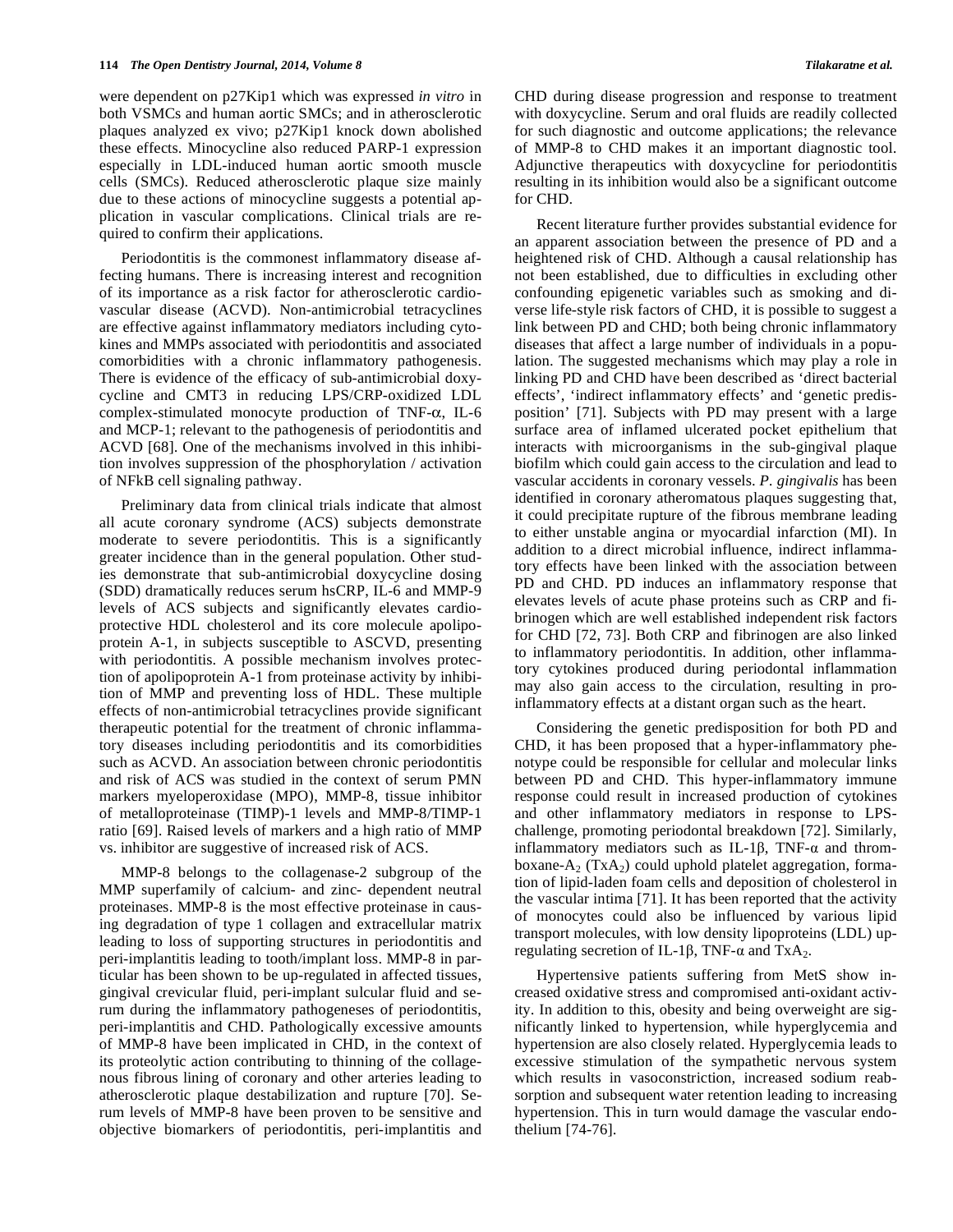A relationship between obesity and PD has also been documented [77, 78]. Adipocytes of fat tissue demonstrate an ability to secrete adipokines which appear to control appetite and bodyweight of an individual. Since the cytokine leptin is known to have a protective role against obesity, the condition is also described as 'leptin-resistance' with consequent leptinemia [79, 77]. Adipocytes can secrete other cytokines such as adiponectin and resistin. Under normal circumstances, the serum level of adiponectin remains constant, however it decreases in the presence of obesity, DM, insulin resistance and CHD. Resistin plays a significant proinflammatory role and appears to be associated with insulin resistance [79, 80].

It is evident that inflammatory loading from PD could give rise to multifaceted complications of CHD and DM in a systemically compromised individual [18]. High levels of glucose and fatty acids, not only lead to the production of reactive oxygen species (ROS), but the interaction between glucose and plasma proteins would result in the formation of advanced glycemic end products (AGE). AGE can initiate the synthesis of TNF- $\alpha$ , IL-6, IL-1 $\beta$  and ROS, which would further prompt chemical modification of lipoproteins and atheromatous plaque formation [81]. Oxidative stressinduced pathogenesis of PD is considered to be similar to that occurring in the systemic inflammatory environment in response to systemic co-morbidities. In this context, there is a typical presentation of a cluster of risk factors in chronic MetS. Thus antioxidants such as tetracyclines are considered to be important adjuncts in the management of subjects with PD and the above-mentioned systemic inflammatory diseases [48].

Tetracyclines, especially doxycycline (DOX) with their inherent anti-oxidant properties have been known to be important inhibitors of MMPs; which proteolyze extracellular matrix proteins. MMP-2 in particular is considered to be an important intercellular protease which has the ability to proteolyze specific intracellular proteins in cardiac muscle cells to reduce their contractile function [82], thus contributing towards the pathogenesis of CHD. Therefore, inhibition of MMPs is a growing therapeutic aim in the treatment and prevention of CHD. A recent review further points out how MMPs can be intracellularly regulated and activated by oxidative stress, cleaving several vital proteins within the cells. These pertain to the intracellular actions of MMPs in CHD including ischemia, injury, inflammatory heart diseases and septic shock. These features underscore useful applications of tetracyclines as MMP inhibitors and their therapeutic value in treating patients with CHD.

Periodontitis which is a common chronic inflammatory disease in man has already been recognized as a possible risk factor for atherosclerotic cardiovascular disease (ASCVD). Non-antimicrobial tetracyclines have shown inhibitory effects on inflammatory mediators and effector molecules including cytokines and MMPs associated with both diseases. Research into mechanistic links between local and systemic inflammation shows evidence of doxycycline and related non-antibiotic chemically-modified tetracyclines (CMT-3), to be effective in reducing the production of TNF- $\alpha$ , IL-6 and macrophage chemoattractant protein-1 (MCP-1) by human mononuclear inflammatory cells, when stimulated with either LPS endotoxin or by a complex of CRP/oxidized-LDL cholesterol relevant to the pathogenesis of PD and ASCVD respectively [46]. This study suggests that the inhibitory actions of tetracycline compounds are mediated partly by suppression of phosphorylation/activation of the NFkB-cellsignaling pathway. Clinical trials carried out on patients with PD and ASCVD reveal that subjects with acute coronary syndrome have a higher incidence of moderate to severe periodontitis than the normal population. Further, SDD demonstrates a dramatic reduction in hsCRP, IL-6 and MMP-9 levels in subjects with acute coronary syndrome.

A six-month course of SDD has resulted in favorable modifications in the inflammatory environment amongst subjects with active CHD [83]. This was the first human study to evaluate MMP inhibition with a tetracycline derivative in CHD subjects (Metalloproteinase Inhibition with subantimicrobial dose Doxycycline to prevent Acute coronary Syndromes: MIDAS). MIDAS was not powered to detect a difference in clinical endpoints; however at six months of SDD treatment there was a significant 46% reduction in hs-CRP levels and a 32% reduction in IL-6 levels. It is relevant that the reduction in hs-CRP levels in response to SDD was seen amongst >80% of subjects who were already on statins, also known to reduce hs-CRP [84]. These profoundly significant findings are supportive of a more central role for MMPs in addition to matrix degradation during inflammatory sequelae; it is also suggestive of an incremental effect of SDD on those achieved by statins, in reducing inflammation. Treatment with SDD has been shown to reduce the severity of chronic inflammation and increase serum HDL cholesterol. The ability of SDD to enhance serum-mediated cholesterol efflux from macrophages was found to be significant in a double blind randomized study of post-menopausal osteopenic women with periodontitis [85]. These findings suggest that treatment with SDD could reduce the risk of CHD in these periodontitis subjects, by increasing the cholesterol efflux capacity of serum.

SDD has also been found to significantly increase serum levels of HDL cholesterol (which is cardio-protective) and its core molecule apolipoprotein A-1 in ASCVD-prone patients with PD. This study suggests a possible mechanism that SDD could inhibit MMP-mediated HDL loss by protecting apolipoprotein A-1 from proteinase attack [68]; nonantimicrobial tetracyclines thus provide significant therapeutic potential for treating chronic inflammatory diseases such as PD and ACVD.

SDD permeates arterial walls to block endotoxin-induced secretion of TNF- $\alpha$  and IL-1 in cultured monocytes and down-regulates the expression and activity of MMP-2, MMP-9 and IL-6 [86, 87]. The ability of doxycycline to limit the expansion of abdominal aortic aneurysms can also be attributed to the inhibition of MMPs [88, 89].

Furthermore, IL-6 induces CRP production and its release was also reduced by SDD. This SDD-related reduction in high sensitivity CRP may result from the upstream inhibition of IL-6, a direct inhibitory effect on high sensitivity CRP synthesis or both [83]. The degree of inflammation as measured by hsCRP correlates with prognosis amongst sub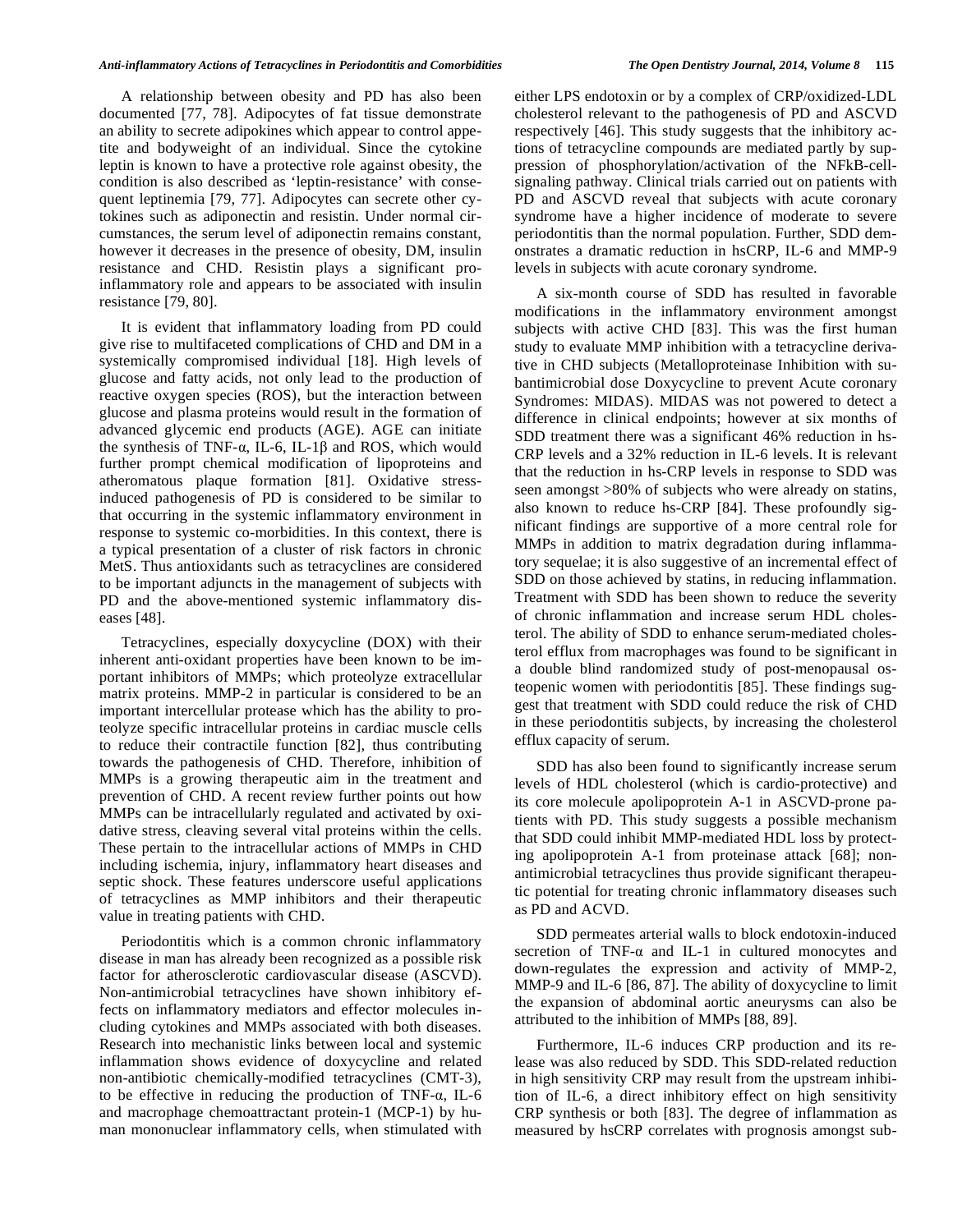jects with established CHD as well as healthy individuals. It is not certain whether elevated levels of hsCRP could simply identify individuals with an increased risk of coronary events or actually cause these events by virtue of its pro-atherogenic properties. However, the prospect of a therapeutic agent with the ability to reduce CRP, IL-6 and MMP-9 has significant clinical implications.

MetS causes a pro-oxidant state in periodontal tissue, altering anti-oxidant defense mechanisms. This adversely affects tissue responses against bacterial plaque. Conversely, PD being a productive source of oxidative stress markers promotes the onset of insulin resistance and MetS in a vicious circle [90]. Chronic inflammation prevalent in PD causes increased neutrophil defense activity which involves increased oxidative activity resulting in peroxidation and oxidative stress. Thus, both MetS and PD show increased serum rates of oxidative stress markers [91]. While several studies have focused on molecules that can lower oxidative stress, recent studies have proposed tetracyclines as useful agents in counteracting oxidative stress in PD and MetS. Tetracyclines in conjunction with insulin have presented beneficial effects in collagen formation during wound healing. Topical tetracyclines have resulted in faster healing in diabetic animals, particularly during the initial phases of wound healing [92].

Decreased yields of oxidative stress markers have been observed in the presence of minocycline which demonstrates its potential role as an adjunctive therapeutic agent in an environment of oxidative stress such as PD and coexisting cardio-metabolic co-morbidities. While pharmacotherapeutic agents such as aspirin, statins, and thiazolidinediones appear to reduce inflammation [83], thymoquinone has demonstrated a variety of pharmacologic properties including antihistaminic, antihypertensive, hypoglycemic and antioxidative activities other than its anti-inflammatory and antibacterial actions. Thus, thymoquinone has also been proposed to have a key role in the prevention of inflammatory periodontal disease [72].

As addressed above, MetS is a syndrome characterized by several complications collectively leading to seriously compromised health of an individual. It is clear that the universal denominator underlying the MetS and PD is oxidative stress. The consequent hyper-inflammatory state leads to grave systemic complications such as CHD as well as local tissue destruction experienced in PD. Among other therapeutic agents tested in various studies, tetracyclines have convincingly demonstrated anti-oxidant, anti-inflammatory, proanabolic, immune-modulatory, angiogenic and anti-apoptotic properties [93], and therefore they can be effectively utilized to combat this central predicament. However, an enhanced collaboration between physicians, cardiologists, endocrinologists, dieticians and dentists would be important in the diagnosis and management of these patients to deliver both routine and adjunctive care.

#### **METS, DM AND APPLICATIONS FOR TETRACY-CLINES**

Metabolic syndrome (MetS) is considered to be a major systemic co-morbidity in the population world-wide. It is a cluster of multiple interlinked risk factors predisposing to atherosclerosis. These risk factors include obesity, dyslipidemia, hypertension, CHD and hyperglycemia. MetS has been identified as carrying a high risk for the development of type-2 DM [94]. Epidemiological reports suggest an association between PD and MetS, although the causality of these relationships has not been conclusive in some studies [95- 97]; inherent subject-based variation could account for some of these findings. However, a large population-based research study provides evidence of an association between MetS and severe PD [98]. Evidence of a positive association between obesity and PD has been reported in systematic reviews [99, 100]. Similar positive associations have been reported in prospective studies as well [101]. The antiinflammatory actions of tetracyclines would be effective in overcoming associated mechanisms of inflammation and oxidative stress resulting from cytokine cascades and their sequelae in MetS and periodontitis.

Increased plasma levels of cytokines such as IL-6 and TNF- $\alpha$  associated with hyperglycemia contribute to oxidative stress-induced cell damage [102]. Adipose tissue, a major source of the above cytokines is considered to be a 'lipid store' and an active endocrine organ. Adipose tissue thus secretes a number of hormones and mediators called 'adipokines'. In type 2-DM, there are elevated levels of circulating cytokines and adipokines. These may contribute to a heightened inflammatory state in periodontal tissues, contributing to increased PD in diabetes [103].

Administration of the anti-oxidant, glutathione completely suppressed elevation of cytokines in response to glucose pulses, implying a possible oxidative stress-induced mechanism responsible for the inflammatory burden due to hyperglycemia [104]. These actions could have implications on atherosclerosis and CHD [18]. In the hyperglycemic state, the interaction between glucose and structural proteins leads to non-enzymatic glycosylation, producing advanced glycation end products (AGE). AGE products could initiate the production of TNF- $\alpha$ , IL-6, IL-18 and reactive oxygen species (ROS) which would contribute to chemical modification of lipoproteins and atherogenesis in diabetics [81]. Some of the oxidant effects of AGE are overcome by the antioxidant glutathione [105], suggestive of a role for tetracyclines as therapeutic adjuncts in this context. It is relevant that in cultured osteoblasts, decreased yields of anti-oxidant markers in response to bacterial lipopolysaccharide, glucose and glucose-oxidized low-density lipoprotein were overcome in response to minocycline [106]; thus reinforcing its potential actions as an antioxidant in an environment of oxidative stress. Extrapolation of the findings from this simulated model could be applied to PD and coexisting cardiometabolic risk markers in the context of its antioxidant actions relevant to healing.

The pathophysiology of DM and CHD / MetS has implications on the progression of PD. The common risk factor, oxidative stress-induced tissue damage is responsible for progression of the above systemic diseases as well as PD [107, 108, 18]. These factors underscore the applications of tetracyclines as therapeutic adjuncts in the management of the above disease entities.

Metabolic syndrome (Mets) comprises a cluster of cardiovascular risk factors including obesity, impaired glucose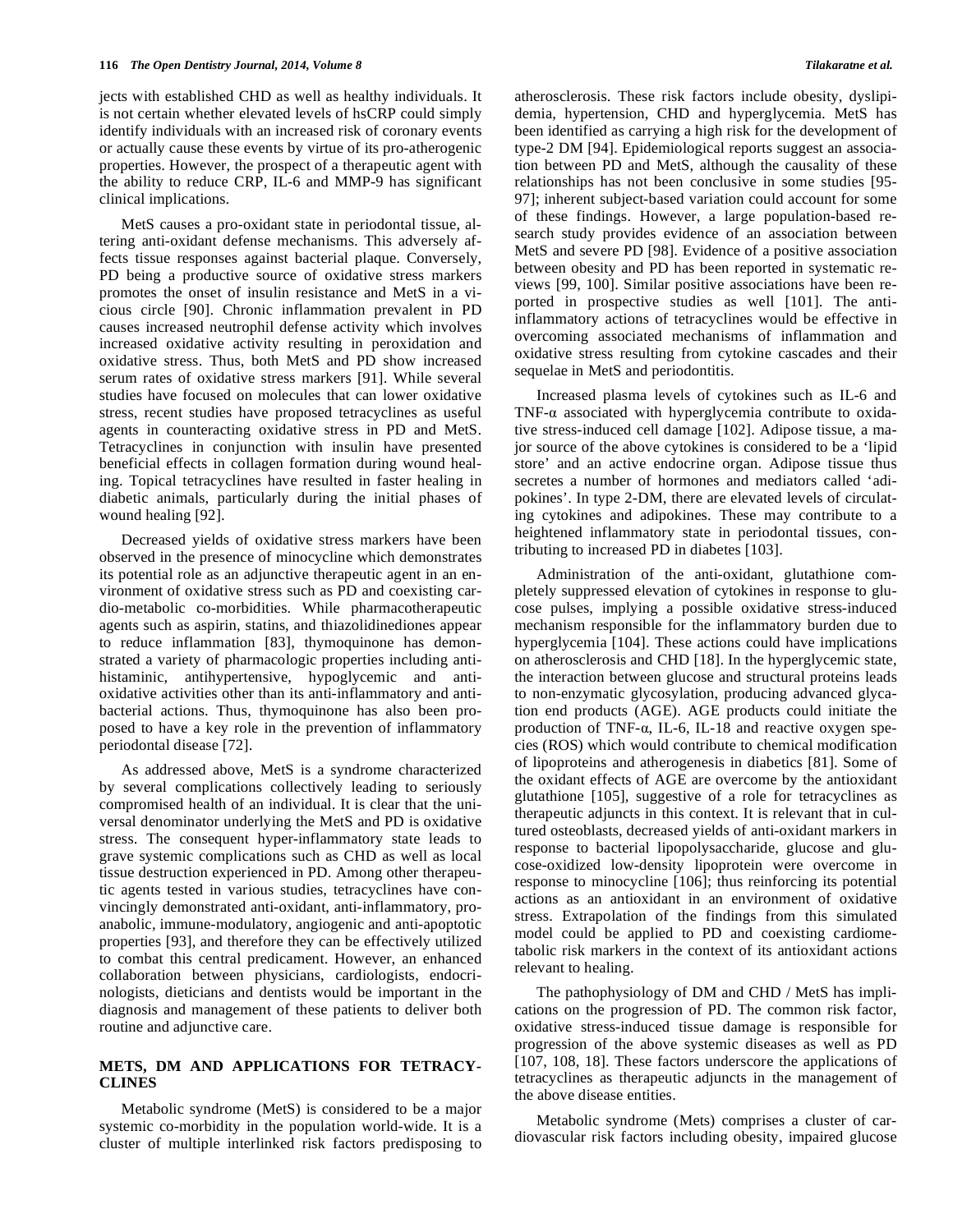tolerance, hyperinsulinemia, hypertension and dyslipidemia. There is increasing documentation of the link between periodontitis and systemic comorbidities, associated with inflammatory loading and common risk markers of disease progression. Equilibrium between the production and inactivation of ROS is disrupted during oxidative stress which characterizes MetS. ROS are essential for physiological functions, but excessive production during oxidative stress could contribute to cellular damage and dysfunction. It could be a common link in the pathogenesis of MetS and periodontitis, resulting in a proinflammatory profile of risk markers of disease [72]. Adipocytokines released by fat metabolism in adipose tissue could modulate oxidant/antioxidant homeostasis, by virtue of their actions. Insulin resistance could result from elevated production of ROS due to increased calorific intake and raised metabolic activity. Greater insulin levels required to maintain glucose homeostasis in obese subjects could contribute to hyperinsulinemia which could then progress to DM. Increased neutrophil adhesion and chemotaxis in response to oxidative products could cause further oxidative damage. Oxidative stress and hyperglycemia could result in the formation of advanced glycation end products (AGE) which are implicated in damage to periodontal tissue. Inter-related mechanisms of oxidative stress in MetS could contribute to common risk factors arising from a chronic state of oxidative stress in the pathogeneses of periodontitis, CHD and DM.

There is a possible role for the inhibition of non-enzymic protein glycation by tetracyclines, suggested by *in vitro* and animal studies. In diabetic subjects on stable medication with oral hypoglycemics/insulin and untreated periodontitis, conventional subgingival debridement was compared with additional adjunctive therapy of antimicrobial doxycycline for 2 weeks/subantimicrobial doxycycline (SDD) for 3 months. At one and three months, there were significant improvements in HbA1c in response to SDD compared with antimicrobial doxycycline or placebo [109]. These findings indicate that SDD overcomes oxidative stress via host modulatory mechanisms with decreased HbA1c values in type 2 DM subjects on prescribed medication. Adjunctive SDD in periodontal therapy suppresses pro-inflammatory cytokines and regulates the inflammatory response to therapy [110]; this could contribute to the above mechanisms. GCF cytokine profiles in subjects with or without type 2 DM seem to be governed by the intensity of periodontal inflammation and the role of DM could be a secondary factor in this context. In a literature review of ten comparable studies, 2 showed GCF IL-6 to be greater in periodontitis +DM; while 3 demonstrated IL-1; 1 showed IL-17 and IL-23 and 1 indicated IL-8 to be elevated in GCF of subjects with periodontitis +DM over controls [111]. It is relevant that a poor correlation between GCF cytokine profiles in periodontitis in the presence or absence of DM may be indicative of the need for concurrent serum samples [112].

CMT suppress cataract formation in a diabetic rat model, partly by affecting MMPs. They may have a role in treating pivotal causes of vision loss [113]. Age-related macular degeneration and diabetic retinopathy are likely to increase due to an aging population. In the context of retinal disease, retinal cell apoptosis could be prevented by tetracyclines;

in addition to prevention of retinal capillary damage *via* caspase inhibition; and prevention of retinal neovacularization by inhibition of MMP-2 and MMP-9. Other mechanisms include elevation of pigment epithelial derived growth factor and reduction in vascular endothelial growth factor (VEGF) expression via Fas ligand. Some of these actions could be relevant to the management of periodontitis subjects with DM.

#### **PERIODONTITIS AND RA**

While PD is caused by pathogenic bacteria such as *Aggregatibacter actinomycetemcomitans* (*Aa*), *Porphyromonas gingivalis* (*Pg*), *Bacteroides forsythus* (*Bf*), *Prevotella intermedia* and *Prevotella melaninogenica*, these pathogenspecific immunoglobulins (IgG and IgA) against some of these organisms have been found to be in the synovial fluid of patients with RA [114]. Among other periodontal pathogens, *Pg* is known to possess a unique microbial enzyme called, *peptidyl arginine deiminase* (*PAD*) which is the human equivalent of this enzyme implicated as a susceptibility factor for RA. It is also known that, individuals with periodontal infection due to Pg are exposed to the antigens generated by PAD, such as deaminated fibrin/fibrinogen, keratin and vimentin. The same antigens act as systemic immunogens in the production of rheumatoid factor as well as inflammation of the gingiva and synovial tissue locally [115, 116]. A clinical trial further reports that subjects with RA show some reduction in severity of RA, six weeks following non-surgical periodontal treatment [117]. Studies of cytokine profiles of subjects affected by RA and PD report that those with both diseases have raised titres of IL-10, IL-1 $\alpha$ , TNF- $\alpha$ , LT-  $\alpha$  (lymphotoxin- $\alpha$ ), and low titres of auto-antibodies to IL-1 $\alpha$  and IL-6 [118]. Similarities in cytokine profiles in both RA and PD could also suggest a common underlying dysregulation of inflammatory and immune responses. Some genetic associations between RA and PD have also been suggested [119].

A high incidence of RA in subjects with PD has been documented, while some clinical trials report that subjects with RA experience moderate/severe PD, when compared with healthy individuals. It is relevant that a *Pg*-induced extra-synovial inflammatory model contributed to the severity of experimental arthritis. The potential for genetic defects contributing to dyeregulated immunomodulation is common to both arthritis and periodontitis [120, 121]. This clinical correlation between RA and PD could be attributed to the common underlying pathobiology of both diseases.

Experimentally-induced inflammatory arthritis in rats has been linked to high levels of tissue MMPs, TNF- $\alpha$  and IL-1 $\beta$ in the synovial tissue as well as in gingival tissue. This study suggests that, RA and PD are closely related through a common dysregulation of inflammatory mechanisms in the two diseases [122].

Considering the robust biological mechanisms linking RA and PD, the therapeutic agents targeting these two diseases would be effective in reducing the levels of proinflammatory cytokines and destructive proteases implicated in the inflammatory pathogenic mechanisms of both diseases.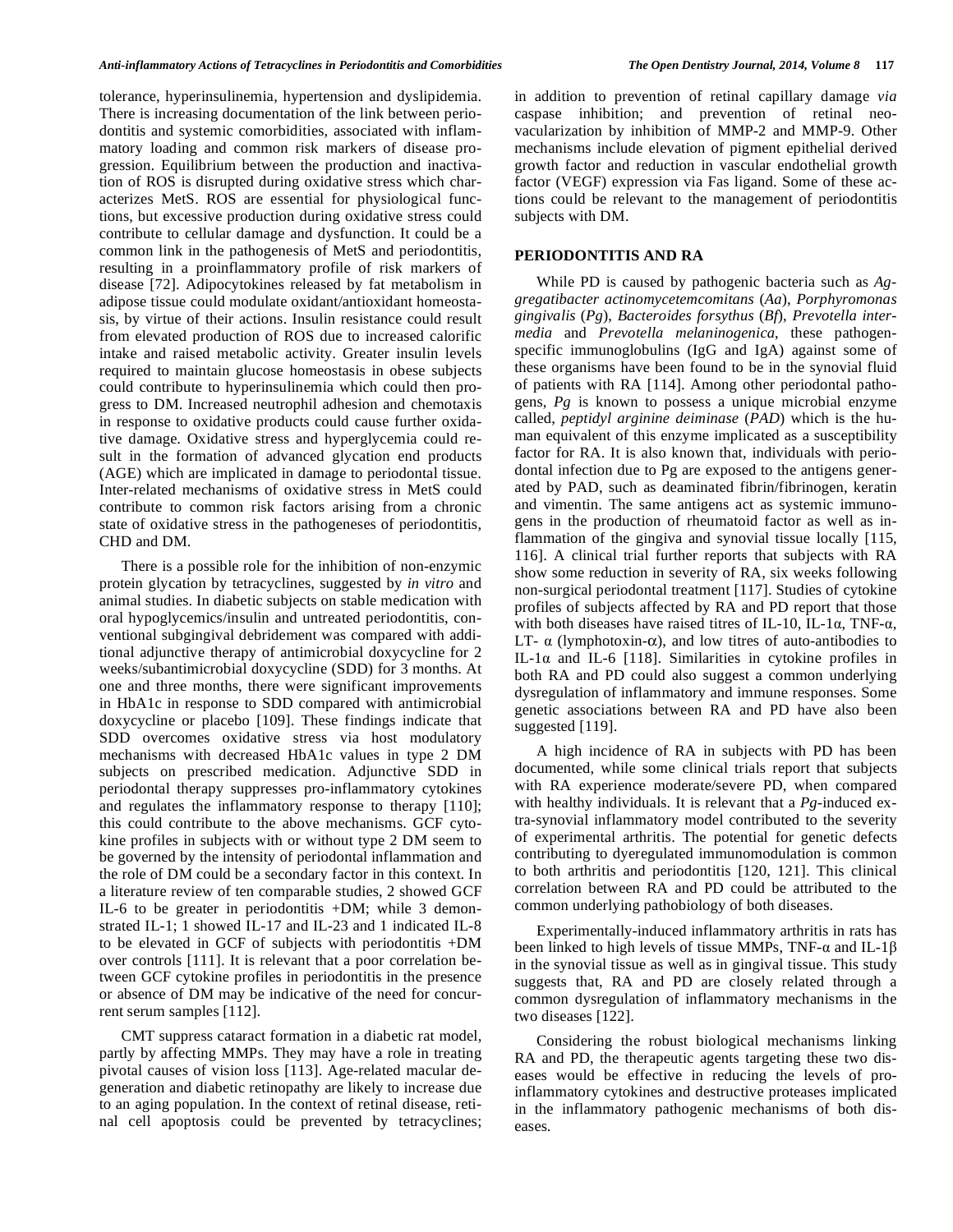## **POTENTIAL ADJUNCTIVE ROLE OF TETRACY-CLINES IN RA AND PERIODONTITIS:**

Tetracycline with its desirable quality of anti-MMP activity is valuable in subjects with RA. Clinical trials report that minocycline administration in subjects with RA, was associated with significant reduction in disease activity [123]. At the same time, soft and hard tissue destruction in PD is partly due to bacterial virulent factors such as enzymes and partly due to MMPs. Tetracyclines and their analogs have effectively been used to combat more aggressive, rapidly progressive and refractory types of periodontitis. They act not only by suppressing the growth of pathogenic organisms responsible for PD, but also by inhibiting collagen degradation in connective tissues of the periodontal ligament and gingivae; as well as by decreasing the destruction of alveolar bone, by inhibiting MMPs [29].

An increasing understanding of the importance of MMPs in the pathogenesis of PD has led to the development of SDD at 20 mg b.d, to modulate the inflammatory response by inhibiting MMP levels [71]. Based on many clinical trials carried out in the recent past, it has been reported that the two semi-synthetic antimicrobial tetracyclines (minocycline and doxycycline) have modest clinical benefits in RA [124]. CMTs [doxycycline (CMT-3) and minocycline (CMT-6)], not only inhibit the synthesis of MMPs, but are potent inhibitors of osteoclastogenesis in vitro [125, 126]. CMT-8 has also been shown to exert anti-inflammatory effects by inhibiting nitric oxide (NO) synthesis; and it can modify cell viability by exerting strong anti-apoptotic activity [127]. Thus, these CMTs may retard tissue break down and bone resorption in RA and PD, which could emerge as diseasemodifying drugs for both diseases. Semi-synthetic tetracyclines have been identified previously as inhibitors of angiogenesis, by preventing epithelial cell growth and inhibiting MMP synthesis.

The above reports clarify the fact that tetracyclines have significant therapeutic applications in inflammatory diseases associated with vascular tissue development and abnormal expression of MMPs. This phenomenon is relevant to explain the pathological conditions in soft tissue, cartilage and bone, which have close associations and similarities in PD and RA.

The results of two previous open trials and three doubleblind controlled studies indicate that early administration of minocycline could be beneficial to subjects with RA, or those with mild disease [128]; in the context of joint swelling, tenderness, laboratory parameters and patient assessments. These beneficial effects were confirmed in a metaanalysis summarizing clinical trials that had been conducted until then [123]. Despite these findings and the FDA approval of semi-synthetic tetracyclines as medications for RA, a recent review acknowledged that there are other agents that surpass the relatively weaker anti-inflammatory effects of tetracyclines [124]. However, tetracyclines have applications in osteoarthritis; prevention of cartilage degradation *in vitro* by minocycline is impressive, providing rationale for their applications.

Secretory phospholipase A2 (sPLA2) plays an important role during inflammation and has been implicated in articular

inflammatory pathogenesis of RA. Minocycline has been shown to inhibit a calcium-dependent pathway of the enzyme by blocking the substrate interactive site. The dimethylamino group at C7 of minocycline could play a significant role in this interaction by linking with hydrophobic residues of the enzyme [129]. Tetracyclines also have the advantage of readily penetrating cell membrane barriers, unlike other highly charged inhibitors of PLA2. Over-expression of NOS is a characteristic feature of several chronic inflammatory autoimmune diseases. Its modulation by minocycline by making the iNOS mRNA susceptible to degradation provides a new therapeutic approach, seen in RA and experimental colitis. This could be non-specific [130]. Excessive MMP activity is linked to the pathophysiology of several diseases such as CHD, RA and inflammatory bowel disease [131].

Osteoclasts and dendritic cells share common progenitors in bone marrow-derived macrophages. Tetracyclines convert the differentiation pathway resulting in cells resembling dendritic cells and not osteoclasts [132]. Both doxycycline and minocycline inhibit osteoclastogenesis induced by receptor activator of NF-kB ligand (RANKL), with no effects on cell growth, phagocytic activity; or proliferation and differentiation of osteoblasts. RANKL-induced osteoclastogenesis was inhibited by *in vivo* injection of tetracyclines into RANKL-injected mice and RANKL-transgenic mice; at the same time, it promoted the appearance of  $CD11c(+)$  cells. MAPK and c-Fos signals are essential for osteoclastic differentiation. There was inhibition of phosphorylation of MAPKs and c-Fos expression in bone marrow macrophages; this data suggests that the inhibition of MAPK and c-Fos signaling by tetracyclines is essential for preventing osteoclastic differentiation. These findings suggest a mechanism for prevention of bone loss by tetracyclines in response to local inflammation, as seen in periodontitis and RA; by conversion of osteoclastic differentiation resulting in a dendritic cell type. They have applications as potential agents for preventing bone resorption. The development of drug delivery systems would facilitate their use in preventing bone loss in response to inflammation induced by periodontitis and arthritis.

Osteoarthritis results in degeneration of articular cartilage; preclinical data suggest that doxycycline could slow down cartilage degeneration and act as a disease-modifying agent for the treatment of osteoarthritis. A Cochrane review examined the effects of doxycycline compared with placebo/no intervention on pain and function in subjects with osteoarthritis of the hip or knee [133], and confirmed the above findings. There has been progressive evidence in recent years to suggest an association between PD and increased risk of RA. Inflammatory mediators as well as microbial endotoxins have been suggested as plausible channels linking the two diseases. However, therapeutic measures utilized to inhibit common inflammatory mediators and effector molecules such as MMPs could reduce the severity of both diseases [134].

#### **NON-STEROIDAL ANTI-INFLAMMATORY DRUGS:**

Non-steroidal anti-inflammatory drugs (NSAIDs) have been widely used in the management of RA to control inflammation and pain. While the principal mechanism by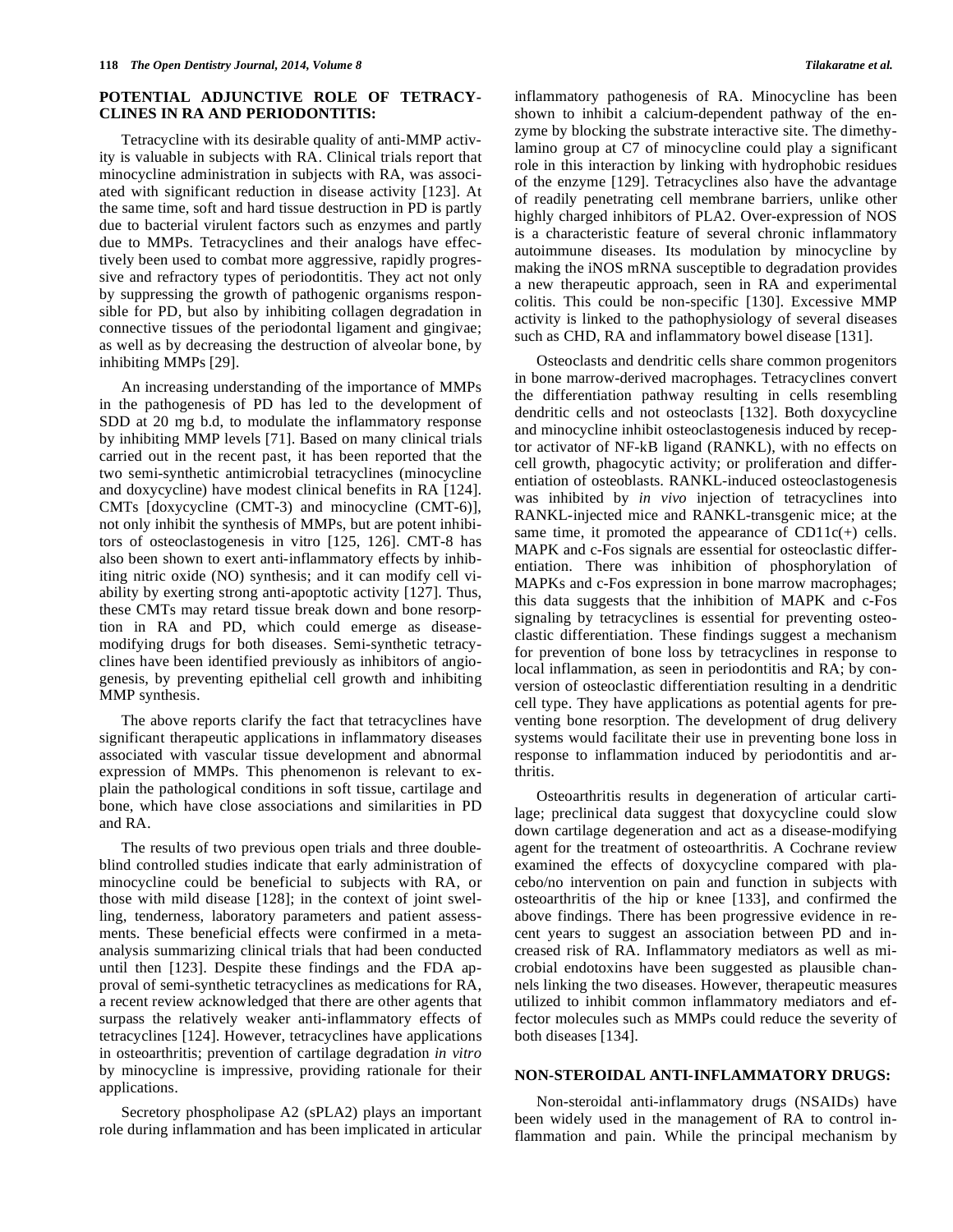which NSAIDs act is by inhibiting cycloxygenase responsible for prostaglandins (PG), it is also documented that NSAIDs can directly inhibit the activation and function of neutrophils; they also inhibit the release of  $TNF-\alpha$  from monocytes and non-killer cells [135]. Consistent with previous studies on animal models of chronic destructive diseases such as RA, combination therapy with SDD and NSAID synergistically suppresses MMP and other neutral proteases in the gingivae of periodontitis subjects [136]. One of the mechanisms suggested is that the NSAID flurbiprofen in the combination regimen, enhances the uptake of SDD in the inflammatory lesion, thus synergistically reinforcing the effects of the medication. Inclusion of NSAIDs as adjuncts to the treatment protocols of PD could also be beneficial for arthritis presenting as a comorbidity, for their long-term management.

Cycloxygenase- independent effects are also believed to contribute towards the efficacy of NSAIDs in the treatment of RA. Many studies report that, periodontally-diseased tissues have higher PG levels, especially  $PGE<sub>2</sub>$ , than healthy tissues and are potent mediators of inflammation [137]. Bone resorption in PD is partly mediated by PGs which play an important role in its progression. As PGs are important mediators of bone resorption in PD, the use of NSAIDs would be beneficial in preventing inflammation-induced bone loss.  $PGE<sub>2</sub>$  is a potent mediator of several chronic inflammatory diseases, including periodontitis. The inducible enzyme microsomal PGE synthase-1 (mPGES-1) catalyzing the terminal step of  $PGE_2$  biosynthesis is an attractive target for  $PGE_2$ inhibition. Aminothiazoles (heterocyclic amines) were effective in reducing inflammation and alveolar bone loss by 46% in an experimental periodontitis model [138]; they represent novel PGES-1 inhibitors which could have applications as anti-inflammatory agents in chronic inflammatory diseases with similar pathogeneses as periodontitis, by inhibiting  $PGE<sub>2</sub>$ .

Gingival and oral periosteal fibroblasts enhance yields of the antioxidant marker DHT ( $5\alpha$ -dihydrotestosterone) relevant to wound healing in gingival and periosteal fibroblasts in response to minocycline, oestradiol, indomethacin and their combinations [139]. Adjunctive periodontal treatment with minocycline or indomethacin could contribute to wound healing in the inflamed periodontium. Reduced yields of DHT in response to the alkaline phosphatase (ALP) inhibitor levamisole were restored by indomethacin [140]. Enhanced ALP activity in response to indomethacin has implications for an adjunctive role in healing responses in periodontitis. Ketorolac tromethamine gel containing genipin was found to be effective against gingivitis in the periodontal pocket, by enhancing anti-inflammatory activity and increased crosslinking of genipin with biological tissue [141].

#### **CONJUGATED LINOLEIC ACID**

Conjugated linoleic acid (CLA) has also been found to be an important inhibitor of osteoclastogenesis. While CLA acts by modulating the RANK-L signaling pathway, it has been shown to positively influence calcium and bone metabolism [142]. This study suggests important therapeutic implications in the treatment of inflammatory diseases associated with bone destruction.

## **BISPHOSPHONATES**

Since osteoclasts are responsible for the resorption and removal of bone, certain agents such as bisphosphonates which affect osteoclast function could be effective in the treatment of both PD and RA. Focal bone damage and generalized bone loss are features of RA, and studies have shown that, zoledronic acid which is a new generation bisphosphonate could reduce new bony erosions in patients with RA [143, 144]. The above findings suggest the beneficial effects of bisphosphonates in controlling these chronic inflammatory diseases in patients. Alveolar bone loss is an important complication of the inflammatory process in periodontitis where markers of inflammation stimulate osteoclastic bone resorption. In the context of inflammatory agents, lymphotoxin- $\alpha$  is considered to be the closest homolog to TNF- $\alpha$  [145]. Bisphosphonate therapy is considered to be beneficial as it inhibits bone resorption and increases bone mass. It also improves clinical parameters in subjects with periodontitis, and can be considered as a useful adjunct in the management of PD [146].

#### **ORNIDAZOLE**

Ornidazole which is a synthetic nitroimidazole with potent antiprotozoal and antibacterial activities has been identified as an effective agent against many periodontal pathogens, relevant to the treatment of PD [147]. Similar therapeutic benefits have been documented with ornidazole in the treatment of patients with RA. Administration of ornidazole in subjects with active RA has led to a significant reduction in arthritic pain, C-reactive protein (CRP) and ESR levels as well as reduction in other symptoms such as the duration of morning joint stiffness experienced by the patients. Common inflammatory pathways and similarities between the periodontium and joint synovium make interesting comparisons between these disease entities in the context of pathogeneses and treatment outcome, targeting inflammatory foci.

## **SUMMARY AND DISCUSSION**

The MMP-inhibitory actions of tetracyclines and hostmodulatory effects, independent of their antimicrobial actions, were first reported in 1983. Subsequently, specific non-antimicrobial formulations of tetracyclines such as SDD [3, 33, 40] and CMTs were developed as effective adjuncts in the management of chronic inflammatory disorders [6]. The rationale for the applications of SDD mainly for periodontitis and dermatological conditions; and CMTs particularly the most potent CMT-3, led to the discovery of the active site for MMP inhibition in the molecule. The diverse applications for CMT-3 [4] include acute respiratory distress syndrome, Kaposi's sarcoma and its anti-angiogenesis effects in cancer therapy. In addition, the safety and effective therapeutic outcome in periodontitis, other oral diseases; and systemic conditions encompassing RA, post-menopausal osteopenia, type 2 DM, CHD and others are addressed [45- 49] and [67]. Their applications in this context, in view of inflammatory risk markers in common with periodontitis, have been discussed throughout relevant sections.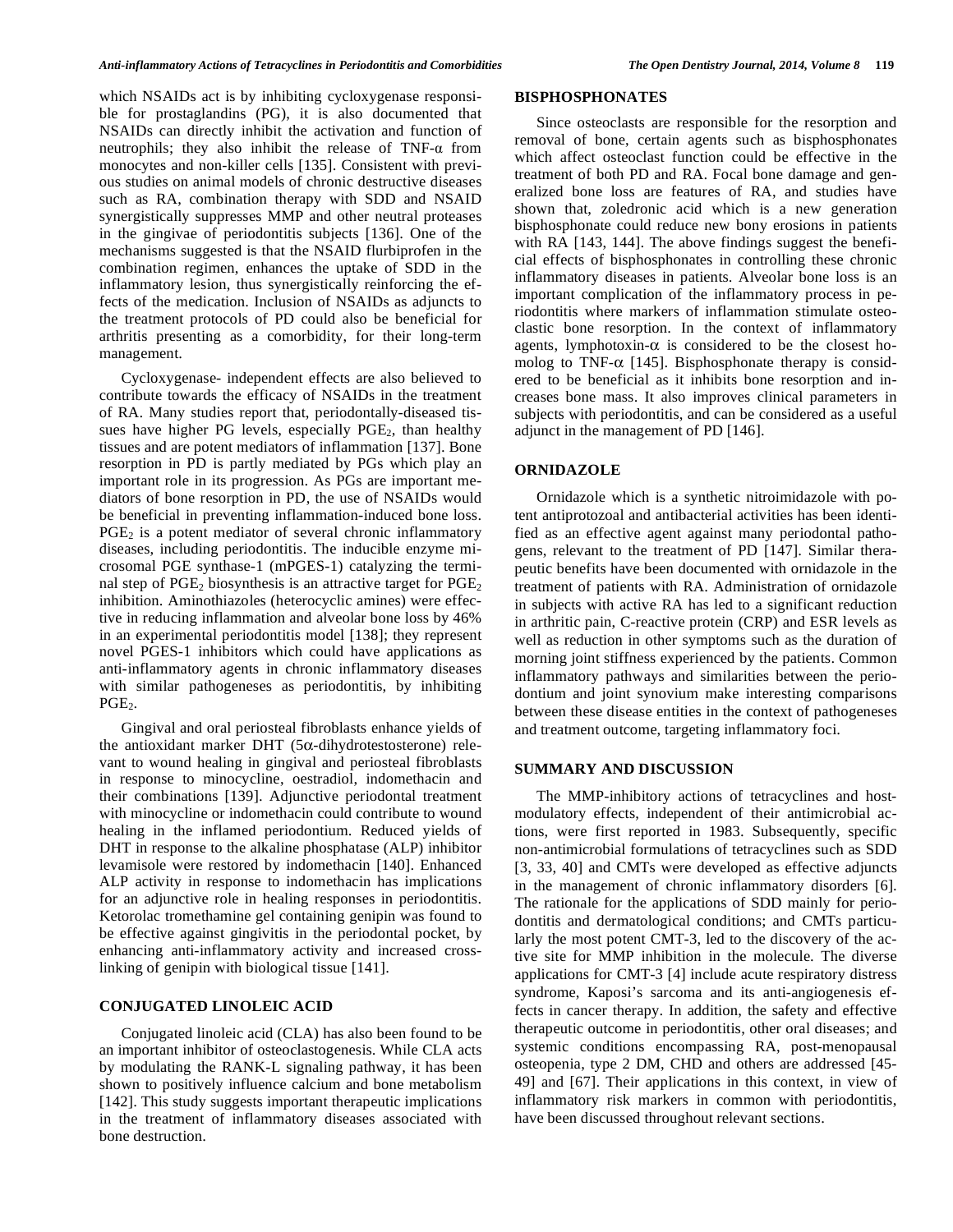Beneficial and safety aspects of minocycline alone or in combination with other medications in diseases with an inflammatory pathogenesis have been confirmed in diverse animal models and some clinical trials [10]. Its multiple mechanisms of action affect several targets, for antioxidant effects, chelation of calcium; and inhibition of proinflammatory enzymes such as iNOS and MMPs; which play an important role in attenuating the inflammatory diseases addressed. Although doxycycline has been reported to share some of these properties [22], a similar efficacy has not been demonstrated in the same models. Its multiple targets make minocycline significantly effective amongst tetracyclines [23, 26]. It is also safe, well absorbed orally, welldistributed, relatively inexpensive for long-term use and its side-effects are well-documented. Further work would clarify its mechanisms of action *in vivo*. However, the scope and diversity of minocycline make it a useful therapeutic adjunct in the management of several diseases including periodontitis and prevalent comorbidities addressed here [50, 51]. Minocycline has long been used as an antibiotic; there is increasing documentation of its anti-inflammatory, antiapoptotic, immunomodulatory and neuroprotective actions which have attracted a great deal of interest in view of its therapeutic potential, independent of its antimicrobial effects.

Minocycline crosses cell membranes readily and has potent anti-apoptotic actions; doxycycline is an effective antiprotease. They demonstrate radical scavenging activity and overcome oxidative stress. They belong to a phenolic class of antioxidants and have properties consistent with their structure, being similar to vitamin E. Radical scavenging actions of minocycline are similar to those of tocopherol [13, 14]. It is effective as a superoxide scavenger in quenching hydrogen peroxide and peroxynitrite by direct action on free radicals. The diethyl amino group on the phenolic carbon of the minocycline molecule provides improved steric hindrance and confers superior radical scavenging activity on minocycline; being 200-300 fold as potent as tetracycline. It is also equally potent as tetracycline in its inhibition of lipid peroxidation.

These positive actions extend beyond stabilization of periodontitis. Decreased inflammatory loading could contribute to decreased osteopenia and inflammatory risk markers in CHD, DM and arthritis, considering the prevalence of common markers for disease progression across these entities and periodontitis [46, 83, 84, 92, 109, 122, 123] and [128]. SDD is a more potent inhibitor of MMPs than tetracycline; and safer than minocycline with superior pharmacokinetics which favor patient compliance. Their actions in stimulating osteoblasts and enhancing the formation of mineralized bone matrix in response to long-term exposure complement their therapeutic efficacy in the adjunctive management of periodontitis [22-25, 33, 34, 41]. As discussed throughout this paper, these actions could have positive effects on prevalent comorbidities in periodontitis subjects, when used as therapeutic adjuncts.

#### **ABBREVIATIONS**

- $ACS =$  acute coronary syndrome
- ACVD = atherosclerotic cardiovascular disease

| $\rm{AGE}$  | $=$      | advanced glycemic end products               |
|-------------|----------|----------------------------------------------|
| <b>CAL</b>  | $=$      | clinical attachment level                    |
| CHD         | $=$      | coronary heart disease                       |
| <b>CMT</b>  | $=$      | chemically modified tetracycline.            |
| CRP         | $=$      | C-reactive protein                           |
| DΜ          | $=$      | diabetes mellitus                            |
| <b>GCF</b>  | $=$      | gingival crevicular fluid                    |
| HLD         | $=$      | high density lipoprotein                     |
| IL          | $=$      | interleukin                                  |
| LDL         | $=$      | low density lipoprotein                      |
| LPS         | $=$      | lipopolysaccharide                           |
| $MCP-1$     | $=$      | macrophage chemoattractant protein-1         |
| MetS        | $=$      | metabolic syndrome                           |
| MI          | $=$      | myocardial infarct                           |
| MMP         | $=$      | matrix metalloproteinase                     |
| NFkB        | $=$      | nuclear factor kappa B                       |
| PARP-1      | $\equiv$ | poly ADP-ribose polymerase-1                 |
| PD          | $=$      | periodontal disease                          |
| PEZBIN      | $=$      | polyenolic Zinc-binding compound             |
| Pg          | $=$      | porphyromonas gingivalis                     |
| $P27$ Kip-1 | $\equiv$ | a cyclin-dependent kinase inhibitor          |
| PPD         | $=$      | probing pocket depth                         |
| RA          | $=$      | rheumatoid arthritis                         |
| ROS         | $=$      | reactive oxygen species                      |
| SDD         | $=$      | subantimicrobial dose-doxycycline            |
| SMC         | $=$      | smooth muscle cell                           |
| <b>TIMP</b> | $=$      | tissue inhibitor of matrix metalloproteinase |
| <b>TNF</b>  | $=$      | tumor necrosis factor                        |
| VEGF        | $=$      | vascular endothelial growth factor           |
| <b>VSMC</b> | $=$      | vascular smooth muscle cell                  |
|             |          |                                              |

## **CONFLICT OF INTEREST**

There is no potential conflict of interest associated with the contents.

#### **ACKNOWLEDGEMENTS**

Both authors contributed to literature searches and writing of the paper.

#### **REFERENCES**

[1] Golub LM. Introduction and background. Pharmacol Res 2011; 63: 99-101.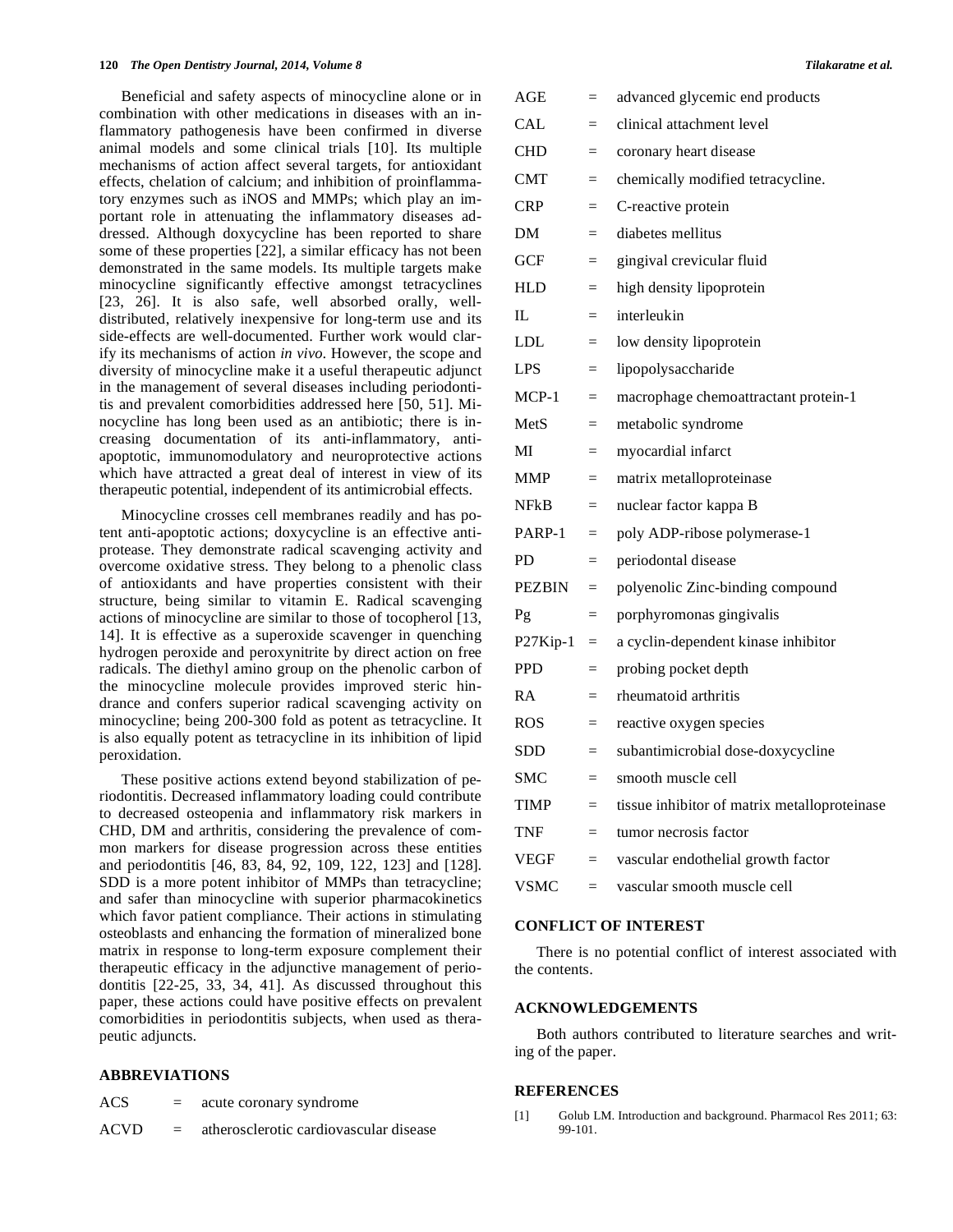#### *Anti-inflammatory Actions of Tetracyclines in Periodontitis and Comorbidities The Open Dentistry Journal, 2014, Volume 8* **121**

- [2] Choi DH, Moon IS, Choi BK*, et al.* Effects of sub-antimicrobial dose of doxycycline therapy on crevicular fluid MMP-8 and gingival tissue MMP-9, TIMP-1 and IL-6 levels in chronic periodontitis. J Periodontal Res 2004; 39: 20-6.
- [3] Payne JB, Golub LM. Using tetracyclines to treat osteoporotic/osteopenic bone loss: from the basic science laboratory to the clinic. Pharmacol Res 2011; 63: 121-9.
- [4] Marcial BL, Sousa SF, Barbosa IL, Dos Santos HF, Ramos MJ. Chemically modified tetracyclines as inhibitors of MMP-2 matrix metalloproteinase: a molecular and structural study. J Phys Chem B 2012; 116: 13644-54.
- [5] Roy SK, Kubiak BD, Albert SP*, et al.* Chemically-modified tetracycline-3 prevents acute respiratory distress syndrome in a porcine model of sepsis plus ischemia/reperfusion lung injury. Shock 2012; 37: 424-32.
- [6] Garrido-Mesa N, Zarzuelo A, Gálvez J. Minocycline: far beyond an antibiotic. Br J Pharmacol 2013; 169: 337-52.
- [7] Johnston S. Feeling blue? Minocycline-induced staining of the teeth, oral mucosa, sclerae and ears: a case report. Br Dent J 2013; 215: 71-3.
- [8] Zhang Y, Gu Y, Lee HM*, et al.* Design, synthesis and biological activity of new polyenolic inhibitors of matrix metalloproteinases: a focus on chemically-modified curcumins. Curr Med Chem 2012; 19: 4348-58.
- [9] Devy L, Dransfield DT. New strategies for the next generation of matrix-metalloproteinase inhibitors: selectively targeting membrane-anchored MMPs with therapeutic antibodies. Biochem Res Int 2011; 2011: 191670.
- [10] Garrido-Mesa N, Zarzuelo A, Gálvez J. What is behind the nonantibiotic properties of minocycline? Pharmacol Res 2013; 67: 18- 30.
- [11] Griffin MO, Ceballos G, Villarreal FJ. Tetracycline compounds with non-antimicrobial organ protective properties: possible mechanisms of action. Pharmacol Res 2011; 63: 102-7.
- [12] Webster G, Del Rosso JQ. Anti-inflammatory activity of tetracyclines. Dermatol Clin 2007; 25: 133-5.
- [13] Kraus RL, Pasieczny R, Lariosa-Willingham K, Turner MS, Jiang a, Trauger JW. Antioxidant properties of minocycline: neuroprotection in an oxidative stress assay and direct radical-scavenging activity. J Neurochem 2005; 94: 819-27.
- [14] Leite LM, Carvalho AGG, Tavares Ferreira PLF*, et al.* Antiinflammatory properties of doxycycline and minocycline in experimental models: an *in vivo* and *in vitro* comparative study. Inflammopharmacology 2011; 19: 99-110.
- [15] Yenari MA, Xu L, Tang XN, Qiao Y, Giffard RG. Microglia potentiate damage to blood-brain barrier constituents: improvement by minocycline *in vivo* and *in vitro*. Stroke 2006; 37: 1087-93.
- [16] Sonmez E, Kabatas S, Ozen O*, et al.* Minocycline treatment inhibits lipid peroxidation, preserves spinal cord ultrastructure and improves functional outcome after traumatic spinal cord injury in the rat. Spine 2013; 38: 1253-9.
- [17] Takashiba S, Naruishi K, Murayama Y. Perspective of cytokine regulation for periodontal treatment: fibroblast biology. J Periodontol 2003; 74: 103-10.
- [18] El-Shinnawi U, Soory M. Associations between periodontitis and systemic inflammatory diseases: response to treatment. Recent Pat Endocr Metab Immune Drug Discov 2013; 7: 169-88.
- [19] Caton J, Ryan ME. Clinical studies on the management of periodontal diseases utilizing subantimicrobial dose doxycycline (SDD). Pharmacol Res 2011; 63: 114-20.
- [20] Serhan CN. Controlling the resolution of acute inflammation: a new genus of dual anti-inflammatory and proresolving mediators. J Periodontol 2008; 79: 1520-6.
- [21] Gu Y, Walker C, Ryan ME, Payne JB, Golub LM. Nonantibacterial tetracycline formulations: clinical applications in dentistry and medicine. J Oral Microbiol 2012; 4. doi: 10.3402/jom.v4i0.19227. Epub 2012 Oct 12.
- [22] Moreno Villagrana AP, Gomez Clavel JF. Antimicrobial or sub antimicrobial antibiotic therapy as an adjunct to the nonsurgical periodontal treatment: a meta-analysis. ISRN Dent 2012; 2012: 581207, 11pp. doi: 10.5402/2012/581207. Epub 2012 Oct 22.
- [23] Gomes PS*,* Fernandes MH*.* Effect of therapeutic levels of doxycycline and minocycline in the proliferation and differentiation of human bone marrow osteoblastic cells*.* Arch Oral Biol 2007; 52: 251-9*.*
- [24] Kirkwood KL*,* Cirelli JA*,* Rogers JE*,* Giannobile WV*.* Novel host response therapeutic approaches to treat periodontal diseases. Periodontol 2000, 2007; 43: 294*-*315*.*
- [25] Basegmez C, Berber L, Yalcin F. Clinical and biochemical efficacy of minocycline in non-surgical periodontal therapy: a randomized controlled pilot study. J Clin Pharmacol 2011; 51: 915-22.
- [26] Honibald EN, Mathew S, Padmanaban J, Sundaram E, Ramamoorthy RD. Perioceutics: Matrix metalloproteinase inhibitors as an adjunctive therapy for inflammatory periodontal disease. J Pharm Bioallied Sci 2012; 4 (Suppl 2): S417-21.
- [27] Giannobile WV. Host-response therapeutics for periodontal diseases. J Periodontol 2008; 79: 1592-600.
- [28] Ashley RA. Clinical trials of a matrix metalloproteinase inhibitor in human periodontal disease. SDD Clinical Research Team. Ann NY Acad Sci 1999; 878: 335-46.
- [29] Sorsa T, Tjäderhane L, Konttinen YT*, et al.* Matrix metalloproteinases: contribution to pathogenesis, diagnosis and treatment of periodontal inflammation. Ann Med 2006; 38: 306-21.
- [30] Ciancio S, Ashley R. Safety and efficacy of subantimicrobial-dose doxycycline therapy in patients with adult periodontitis. Adv Dent Res 1998; 12: 27-31.
- [31] Caton JG, Ciancio SG, Blieden TM*, et al.* Treatment with subantimicrobial dose doxycycline improves the efficacy of scaling and root planing in patients with adult periodontitis. J Periodontol 2000; 71: 521-32.
- [32] Agnihotri R, Gaur S. Chemically modified tetracyclines: novel therapeutic agents in the management of chronic periodontitis. Indian J Pharmacol 2012; 44: 161-7.
- [33] Reddy MS, Geurs NC, Gunsolley JC. Periodontal host modulation with antiproteinase, anti-inflammatory, and bone-sparing agents: a systematic review. Ann Periodontol 2003; 8: 12-37.
- [34] Preshaw PM, Novak MJ, Mellonig J*, et al.* Modified release subantimicrobial dose doxycycline enhances scaling and root planing in subjects with periodontal disease. J Periodontol 2008; 79: 440-52.
- [35] Gapski R, Barr JL, Sarment DP, Layher MG, Socransky SS, Giannobile WV. Effect of systemic matrix metalloproteinase inhibition on periodontal wound repair: a proof of concept trial. J Periodontol  $2004 \cdot 75 \cdot 441 - 52$
- [36] Golub LM, Lee HM, Stoner JA, et al. Doxycycline effects on serum bone biomarkers in post-menopausal women. J Dent Res 2010; 89: 644-9.
- [37] Reinhardt RA, Stoner JA, Golub LM*, et al.* Efficacy of subantimicrobial dose doxycycline in post-menopausal women: clinical outcomes. J Clin Periodontol 2007; 34: 768-75.
- [38] Golub LM, Lee HM, Stoner JA*, et al.* Subantimicrobial dose doxycycline modulates gingival crevicular fluid biomarkers of periodontitis in postmenopausal osteopenic women. J Periodontol 2008; 79: 1409-18.
- [39] Payne JB, Golub LM, Stoner JA*, et al.* The effect of subantimicrobial-dose-doxycycline periodontal therapy on serum biomarkers of systemic inflammation. J Am Dent Assoc 2011; 142: 262-73.
- [40] Kim SE, Kim S, Jeong M*, et al.* Experimental determination of a sub antimicrobial dosage of doxycycline hyclate for treatment of periodontitis in Beagles. Am J Vet Res 2013; 74: 130-5.
- [41] Sgolastra F, Petrucci A, Gatto R, Giannoni M, Monaco A. Longterm efficacy of subantimicrobial-dose doxycycline as an adjunctive treatment to scaling and root planing: a systematic review and meta-analysis. J Periodontol 2011; 82: 1570-81.
- [42] Monk E, Shalita A, Siegel DM. Clinical applications of nonantimicrobial tetracyclines in dermatology. Pharmacol Res 2011; 63: 130-45.
- [43] Sapadin AN, Fleischmajer R. Tetracyclines: nonantibiotic properties and their clinical implications. J Am Acad Dermatol 2006; 54: 258-65.
- [44] Ryan ME, Ramamurthy NS, Sorsa T, Golub LM. MMP mediated events in diabetes. Ann NY Acad Sci 1999; 878: 311-34.
- [45] Garrido-Mesa N*,* Camuesco D*,* Arribas B, *et al*. The intestinal anti-inflammatory effect of minocycline in experimental colitis involves both its immunomodulatory and antimicrobial properties*.*  Pharmacol Res 2011; 63: 308-19*.*
- [46] Cai Z, Zhao Y, Yao S, Bin Zhao B. Increases in  $\beta$ -amyloid protein in the hippocampus caused by diabetic metabolic disorder are blocked by minocycline through inhibition of NF-KB pathway activation. Pharmacol Rep 2011; 63: 381-91.
- [47] Scarabelli TM*,* Stephanou A*,* Pasini E, *et al*. Minocycline inhibits caspase activation and reactivation, increases the ratio of XIAP to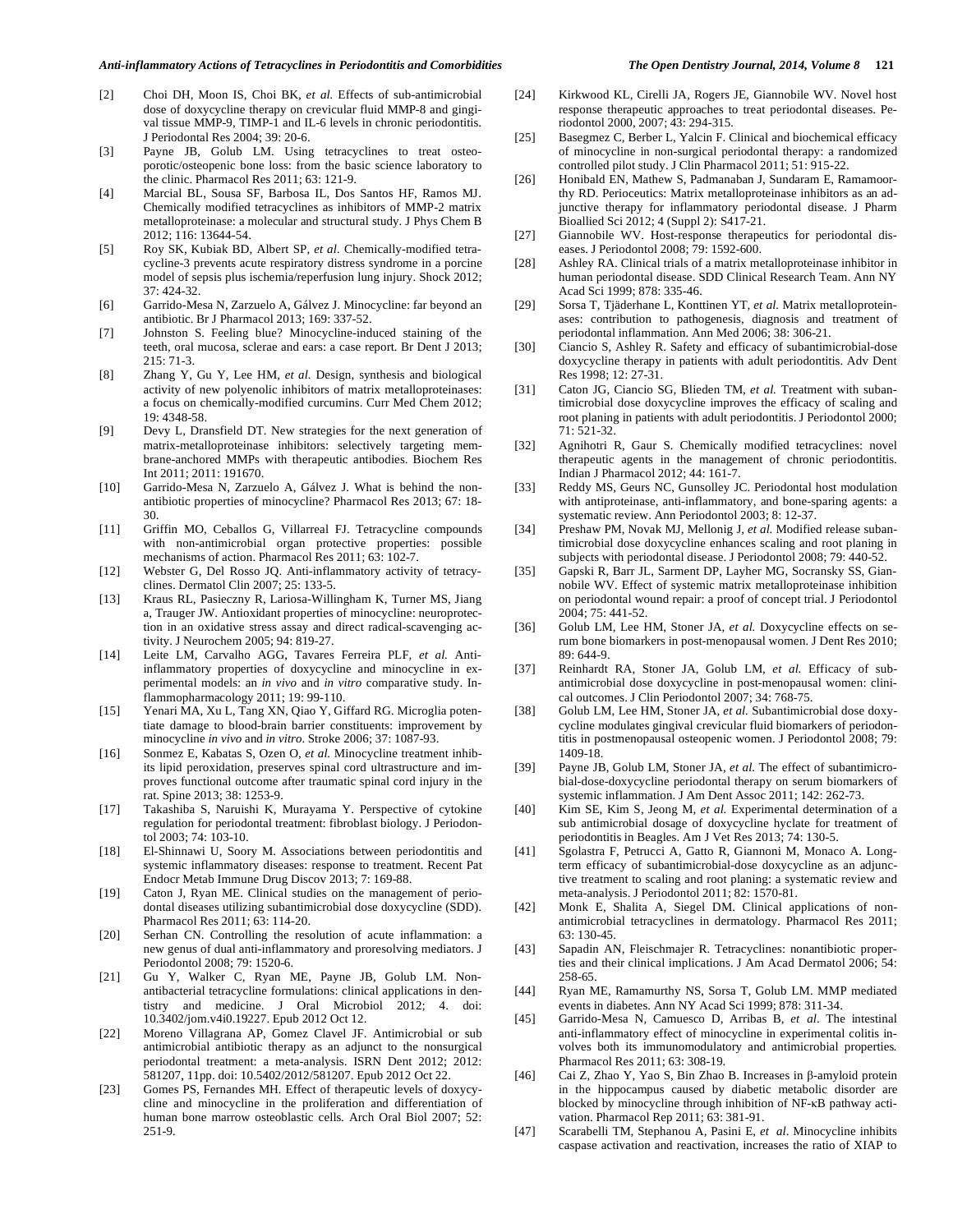smac/DIABLO, and reduces the mitochondrial leakage of cytochrome C and smac/DIABLO*.* J Am Coll Cardiol 2004; 43: 865- 74*.*

- [48] Bench TJ, Jeremias A, Brown DL. Matrix metalloproteinase inhibition with tetracyclines for the treatment of coronary artery disease. Pharmacol Res 2011; 64: 561-6.
- [49] Alano CC*,* Kauppinen TM*,* Valls AV*,* Swanson RA*.* Minocycline inhibits poly(ADP-ribose) polymerase-1 at nanomolar concentrations*.* Proc Natl Acad Sci USA 2006; 103: 9685-90*.*
- [50] Nikodemova M, Duncan ID, Watters JJ. Minocycline exerts inhibitory effects on multiple mitogen-activated protein kinases and  $I\kappa Ba$ degradation in a stimulus-specific manner in microglia. J Neurochem 2006; 96: 314-23.
- [51] Henry CJ*,* Huang Y*,* Wynne A, *et al*. Minocycline attenuates lipopolysaccharide (LPS)-induced neuroinflammation, sickness behavior, and anhedonia*.* J Neuroinflamm 2008; 5: 15*.*
- [52] Park CH*,* Shin TK*,* Lee HY*,* Kim SJ*,* Lee WS*.* Matrix metalloproteinase inhibitors attenuate neuroinflammation following focal cerebral ischemia in mice*.* Korean J Physiol Pharmacol 2011; 15: 115- 22*.*
- [53] Markovic DS*,* Vinnakota K, van Rooijen N, *et al*. Minocycline reduces glioma expansion and invasion by attenuating microglial MT1-MMP expression*.* Brain Behav Immun 2011; 25*:* 624-8*.*
- [54] Liu WT*,* Lin CH*,* Hsiao M*,* Gean PW*.* Minocycline inhibits the growth of glioma by inducing autophagy*.* Autophagy 2011; 7: 166- 75*.*
- [55] Huang TY*,* Chu HC*,* Lin YL, *et al*. Minocycline attenuates experimental colitis in mice by blocking expression of inducible nitric oxide synthase and matrix metalloproteinases*.* Toxicol Appl Pharmacol 2009; 237: 69*-*82*.*
- [56] Perencevich M*,* Burakoff R*.* Use of antibiotics in the treatment of inflammatory bowel disease*.* Inflamm Bowel Dis 2006; 12: 651-64*.*
- [57] Schultz M*.* Clinical use of *E. coli* Nissle 1917 in inflammatory bowel disease*.* Inflamm Bowel Dis 2008; 14: 1012-8*.*
- [58] Garrido-Mesa N*,* Utrilla P*,* Comalada M, *et al*. The association of minocycline and the probiotic *Escherichia coli* Nissle 1917 results in an additive beneficial effect in a DSS model of reactivated colitis in mice. Biochem Pharmacol 2011; 82: 1891-900*.*
- [59] Yong VW, Wells J, Giuliani F, Casha S, Power C, Metz LM. The promise of minocycline in neurology. Lancet Neurol 2004; 3: 744- 51.
- [60] Stirling DP*,* Koochesfahani KM*,* Steeves JD*,* Tetzlaff W*.* Minocycline as a neuroprotective agent*.* Neuroscientist 2005; 11: 308- 22.
- [61] Sutton TA*,* Kelly KJ*,* Mang HE*,* Plotkin Z*,* Sandoval RM*,* Dagher PC. Minocycline reduces renal microvascular leakage in a rat model of ischemic renal injury*.* Am J Physiol Renal Physiol 2005; 288: F91*-*F7*.*
- [62] Jordan J*,* Fernandez-Gomez FJ*,* Ramos M*,* Ikuta I*,* Aguirre N*,*  Galindo MF*.* Minocycline and cytoprotection: shedding new light on a shadowy controversy*.* Curr Drug Deliv 2007; 4: 225-31*.*
- [63] Lampl Y*,* Boaz M*,* Gilad R*, et al.* Minocycline treatment in acute stroke: an open-label, evaluator-blinded study*.* Neurol 2007; 69: 1404-10*.*
- [64] Andrassy M*,* Volz HC*,* Igwe JC, *et al*. High-mobility group box-1 in ischemia-reperfusion injury of the heart*.* Circulation 2008; 117: 3216-26*.*
- [65] Hu X*,* Zhou X*,* He B, *et al*. Minocycline protects against myocardial ischemia and reperfusion injury by inhibiting high mobility group box 1 protein in rats*.* Eur J Pharmacol 2010; 638: 84-9*.*
- [66] Tao R*,* Kim SH*,* Honbo N*,* Karliner JS*,* Alano CC*.* Minocycline protects cardiac myocytes against simulated ischemia–reperfusion injury by inhibiting poly (ADP-ribose) polymerase-1*.* J Cardiovasc Pharmacol 2010; 56: 659-68*.*
- [67] Shahzad K*,* Thati M*,* Wang H, *et al*. Minocycline reduces plaque size in diet induced atherosclerosis via p27(Kip1)*.* Atherosclerosis 2011; 219: 74*-*83*.*
- [68] Gu Y, Lee HM, Sorsa T*, et al.* Non-antibacterial tetracyclines modulate mediators of periodontitis and atherosclerotic cardiovascular disease: a mechanistic link between local and systemic inflammation. Pharmacol Res 2011; 64: 573-9.
- [69] Alfakry H, Sinisalo J, Paju S, *et al.* The association of serum neutrophil markers and acute coronary syndrome. Scand J Immunol 2012; 76: 181-7.
- [70] Sorsa T, Tervahartiala T, Leppilahti J*, et al.* Collagenase-2 (MMP-8) as a point-of-care biomarker in periodontitis and cardiovascular

diseases. Therapeutic response to non-antimicrobial properties of tetracyclines. Pharmacol Res 2011; 63: 108-13.

- [71] Preshaw PM: Warnakulasuriya S and Tilakaratne WM, Ed. In: Oral Medicine & Pathology: a guide to diagnosis and management; Chapter 3: Periodontal disease. 1st ed. Jaypee Brothers Medical Publishers New Delhi 2014; 50-81. ISBN: 978-93502522215.
- [72] Marchetti E, Monaco A, Procaccini L*, et al.* Periodontal disease: the influence of metabolic syndrome. Nutr Metab 2012; 9: 88 doi: 10.1186/1743-7075-9-88.
- [73] Merchant AT, Pitiphat W, Rimm EB, Joshipura K. Increased physical activity decreases periodontitis risk in men. Eur J Epidemiol 2003; 18: 891-8.
- [74] Alikhani M, Alikhani Z, Boyd C*, et al.* Advanced glycation end products stimulate osteoblast apoptosis via MAP kinase and cytosolic apoptotic pathways. Bone 2007; 40: 345-53.
- [75] Borges I Jr, Moreira EA, Filho DW, de Oliveira TB, da Silva MB, Frode TS. Pro-inflammatory and oxidative stress markers in patients with periodontal disease. Mediators Inflamm 2007; 4: 57-94.
- [76] Montebugnoli L, Servidio D, Miaton RA, Prati C, Tricoci P, Melloni C. Poor oral health is associated with coronary heart disease and elevated systemic inflammatory and haemostatic factors. J Clin Periodontol 2004; 31: 25-9.
- [77] Al-Zahrani MS, Borawski EA, Bissada NF. Periodontitis and three health-enhancing behaviours: maintaining normal weight, engaging in recommended level of exercise and consuming a high quality diet. J Periodontol 2005; 76: 1362-6.
- [78] Pischon T, Hankinson SE, Hotamisligil GS, Rifai N, Rim EB. Leisure time physical activity and reduced plasma levels of obesity-related inflammatory markers. Obes Res 2003; 11: 1055-64.
- [79] Hansel B, Giral P, Nobecourt E*, et al.* Metabolic syndrome is associated with elevated oxidative stress and dysfunctional dense highdensity lipoprotein particles displaying impaired antioxidative activity. J Clin Endocrinol Metab 2004; 89: 4963-71.
- [80] Koyama H, Shoji T, Yokoyama M*, et al.* Plasma level of endogenous secretory RAGE is associated with components of the metabolic syndrome and atherosclerosis. Arterioscler Thromb Vasc Biol 2005; 25: 2587-93.
- [81] Basta G, Schmidt AM, Decaterina R. Advanced glycation end products and vascular inflammation: implications for accelerated atherosclerosis in diabetes. Cardiovasc Res 2004; 63: 582-92.
- [82] Castro MM, Kandasamy AD, Youssef N, Schulz R. Matrix metalloproteinase inhibitor properties of tetracyclines: therapeutic potential in cardiovascular disease. Pharmacol Res 2011; 64: 551-60.
- [83] Brown DL, Desai KK, Vakili BA, Nouneh C, Lee HM, Golub LM. Clinical and biochemical results of the metalloproteinase inhibition with subantimicrobial doses of doxycycline to prevent acute coronary syndromes (MIDAS) pilot trial. Arterioscler Thromb Vasc Biol 2004; 24: 733-8.
- [84] Ridker PM, Danielson E, Fonseca FA*, et al.* Rosuvastatin to prevent vascular events in men and women with elevated C reactive protein. N Engl J Med 2008; 359: 2195-207.
- [85] Salminen A, Pussinen PJ, Payne JB*, et al.* Subantimicrobial-dose doxycycline treatment increases serum cholesterol efflux capacity from macrophages. Inflamm Res 2013; 62: 711-20.
- [86] Axisa B, Loftus IM, Naylor AR*, et al.* Prospective, randomized, double-blind trial investigating the effect of doxycycline on matrix metalloproteinase expression within atherosclerotic carotid plaques. Stroke 2002; 33: 2858-64.
- [87] Bendeck MP, Conte M, Zhang M, Nili N, Strauss BH, Farwell SM. Doxycycline modulates smooth muscle cell growth, migration, and matrix remodelling after arterial lesions. Am J Pathol 2002; 160: 1089-95.
- [88] Baxter BT, Pearce WH, Waltke EA*, et al.* Prolonged administration of doxycycline in patients with small asymptomatic aortic aneurysms: report of a prospective (Phase II) multi-centre study. J Vasc Surg 2002; 36: 1-12.
- [89] Ludvig DS. The glycemic index physiological mechanisms relating to obesity, diabetes and cardiovascular disease. JAMA 2002; 287: 2414-23.
- [90] Janket SJ, Jones JA, Meurman JH, Baird AE, Van Dyke TE. Oral Infection, hyperglycemia and endothelial dysfunction. Oral Sur Oral Med Oral Pathol Oral Radiol Endocrinol 2008; 105: 173-9.
- [91] Nakao C, Angel M, Di Mateo S, Komesu MC. Effects of topical tetracycline in wound healing on experimental diabetes in rats. Open Diabetes J 2009; 2: 53-9.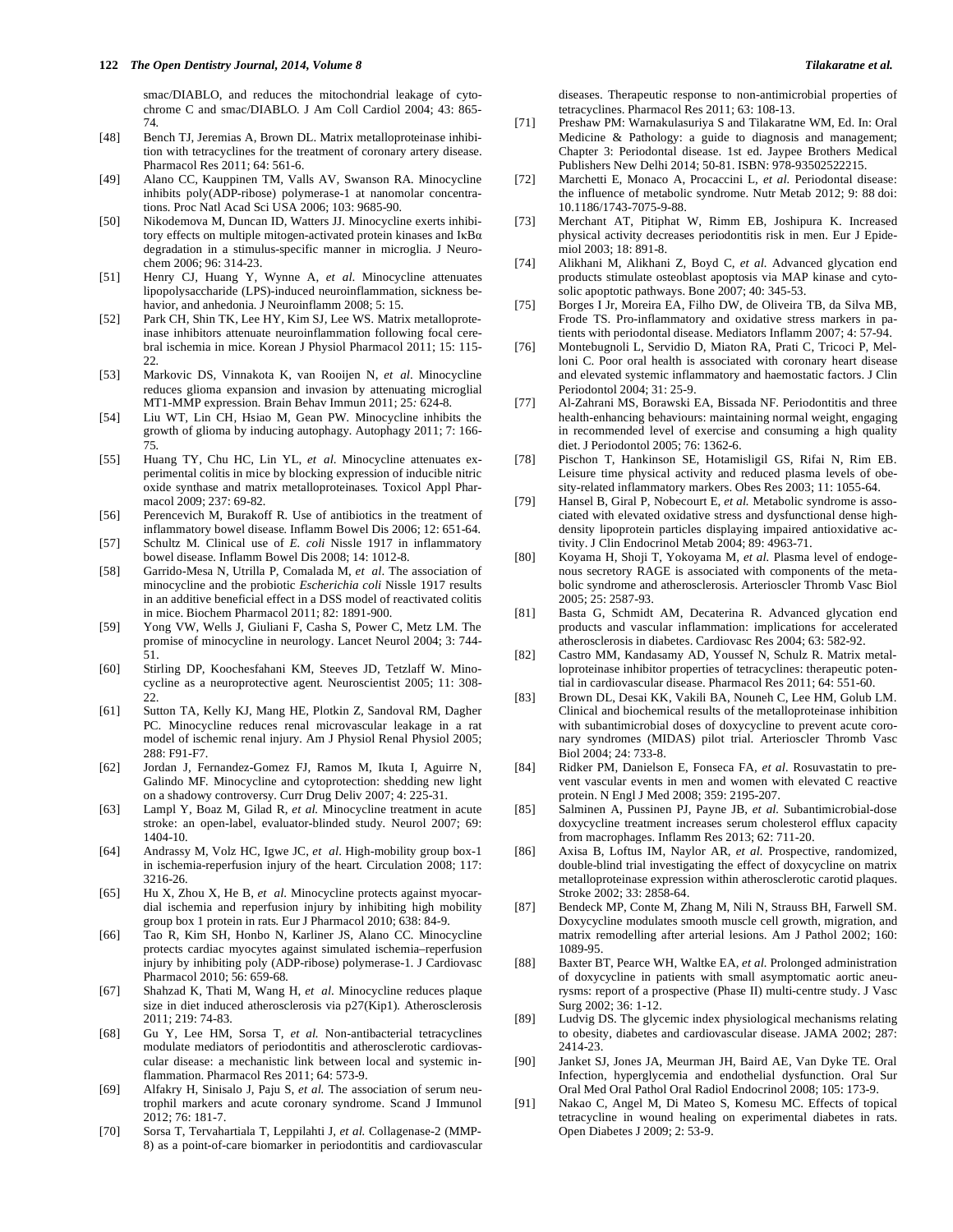- [92] Mustapha IZ, Debrey S, Oladubu M, Ugarte R. Markers of systemic bacterial exposure in periodontal disease and cardiovascular disease risk: a systematic review and meta-analysis. J Periodontol 2007; 78: 2289-02.
- [93] Grundy SM. Metabolic syndrome scientific statement by the American Heart Association and the National Heart, Lung and Blood Institute. Atheroscler Thromb Vasc Biol 2005; 25: 2243-4.
- [94] Fukui N, Shimazaki Y, Shinagawa T, Yamashita Y. Periodontal status and metabolic syndrome in middle-aged Japanese. J Periodontol 2012; 83: 1363-71.
- [95] Kwon YE, Ha JE, Paik DI, Jin BH, Bae KH. The relationship between periodontitis and metabolic syndrome among a Korean nationally representative sample of adults. J Clin Periodontol 2011; 38: 781-6.
- [96] Kushiyama M, Shimazaki Y, Yamashita Y. Relationship between metabolic syndrome and periodontal disease in Japanese adults. J Periodontol 2009; 80: 1610-5.
- [97] D'Aiuto F, Sabbah W, Netuveli G *, et al.* Association of nthe metabolic syndrome with severe periodontitis in a large US populationbased survey. J Clin Endocrinol Metab 2008; 93: 3989-94.
- [98] Suvan J, D'Aiuto F, Moles DR, Petrie A, Donos N. Association between overweight/obesity and periodontitis in adults: a systematic review. Obesity Reviews 2011; 12: e404-e81.
- [99] Chaffee BW, Weston SJ. Association between chronic periodontal disease and obesity: a systematic review and meta-analysis. J Periodontol 2010; 81: 1708-24.
- [100] Gorman A, Kaye EK, Apovian C, Fung TT, Nunn M, Garcia RI. Overweight and obesity predict time to periodontal periodontal disease progression in men. J Clin Periodontol 2012; 39: 107-14.
- [101] Hirsh IB, Brownlee M. Should minimum blood glucose variability become the gold standard of glycemic control? J Diabetes Complicat 2005; 19: 178-81.
- [102] Preshaw PM, Alba AL, Herrera D, et al. Periodontisis and diabetes: a two-way relationship. Diabetologia 2012; 55: 21-31.
- [103] Esposito K, Nappo F, Marfella R*, et al.* Inflammatory cytokine concentrations are acutely increased by hyperglycemia in humans: role of oxidative stress. Circulation 2002; 106: 2067-72.
- [104] Rahman ZA, Soory M. Antioxidant effects of glutathione and IGF in a hyperglycaemic cell culture model of fibroblasts: some actions of advanced glycaemic end products (AGE) and nicotine. Endocr Metab Immune Disord Drug Targets 2006; 6: 279-86.
- [105] Tilakaratne A, Soory M. Osteoblastic responses to LPS, glucose oxidized LDL and minocycline: therapeutic targets for periodontal and cardiometabolic diseases. Recent Pat Endocr Metab Immune Drug Discov 2012; 6: 73-84.
- [106] Grossi SG, Genco RJ. Periodontal disease and diabetes mellitus: a two-way relationship. Ann Periodontol 1998; 3: 51-61.
- [107] Soory M, El-Shinnawi U: F. Veas, Ed. In: Acute phase proteins as early non-specific biomarkers of human and veterinary diseases. Chapter 3: Diagnostic value of acute phase proteins in periodontal, psychosomatic and cardiometabolic diseases: response to treatment. In Tech. 1st ed, 2011; 43-68. ISBN 978-953-307-873-1.
- [108] Engebretson SP, Hey-Hadavi J. Sub-antimicrobial doxycycline for periodontitis reduces hemoglobin A1c in subjects with type 2 diabetes: a pilot study. Pharmacol Res 2011; 64: 624-9.
- [109] Emingil G, Gurkan A, Atilla G, Kantarci A. Sub-antimicrobialdose doxycycline and cytokine-chemokine levels in gingival crevicular fluid. J Periodontol 2011; 82: 452-61.
- [110] Javed F, Al-Askar M, Al-Hezaimi K. Cytokine profile in the gingival crevicular fluid of periodontitis patients with and without type 2 diabetes: a literature review. J Periodontol 2012; 83: 156-61.
- [111] Fell RA, Zeek Y, Arora M. The correlation of serum and gingival crevicular fluid cytokines in obese subjects. J Int Acad Periodontol 2013; 15, 20-8.
- [112] Federici TJ. The non-antibiotic properties of tetracyclines: clinical potential in ophthalmic disease. Pharmacol Res 2011; 64: 614-23.
- [113] Ogrendik M, Kokino S, Ozdemir F, Bird PS, Hamlet S. Serum antibodies to oral anaerobic bacteria in patients with rheumatoid arthritis. Med Gen Med 2005; 7: 2-10.
- [114] Lundberg K, Kinloch A, Fisher BA*, et al.* Antibodies to citrullinated alpha-enolase peptide 1 are specific for rheumatoid arthritis and cross-react with bacterial enolase. Arthritis Rheum 2008; 58: 3009-19.
- [115] Wegner N, Wait R, Sroka A*, et al.* Peptidylarginine deiminase from *porphyromonas gingivalis* citrullinates human fibrinogen and al-

pha-enolase: Implications for autoimmunity in rheumatoid arthritis. Arthritis Rheum 2010; 62: 2662-72.

- [116] Ortiz P, Bissada NF, Palomo L*, et al.* Periodontal therapy reduces the severity of active rheumatoid arthritis in patients treated with or without tumour necrosis factor inhibitors. J Periodontol 2009; 80: 535-40.
- [117] Havemose-Poulsen A, Serensen LK, Stoltze K, Bendtzen K, Holmstrup P. Cytokine profiles in peripheral blood and whole blood cell cultures associated with aggressive periodontitis, juvenile idiopathic arthritis and rheumatoid arthritis. J Periodontol 2005; 76: 2276-85.
- [118] Marrotte H, Farge P, Gaudin P, Alexandre C, Mougin B, Moussec P. The association between periodontal disease and joint destruction in rheumatoid arthritis extends the link between the HLA-DR shared epitopes. Ann Rheum Dis 2006; 65: 905-9.
- [119] Bartold PM, Marino V, Cantley M, Haynes DR. Effect of *Porphyromonas gingivalis*-induced inflammation on the development of rheumatoid arthritis. J Clin Periodontol 2010; 37: 405-11.
- [120] Ospelt C, Reedquist KA, Gay S, Tak PP. Inflammatory memories: is epigenetics the missing link to persistent stromal cell activation in rheumatoid arthritis? Autoimmun Rev 2011; 10: 519-24.
- [121] Persson GR. Rheumatoid arthritis and periodontitis inflammatory and infectious connections: review of the literature. J Oral Microbiol 2012; 4: 11829.
- [122] Stone M*,* Fortin PR*,* Pacheco-Tena C*,* Inman RD*.* Should tetracycline treatment be used more extensively for rheumatoid arthritis? Meta-analysis demonstrates clinical benefit with reduction in disease activity*.* J Rheumatol 2003; 30: 2112*-*22*.*
- [123] Greenwald RA. The road forward: the scientific basis for tetracycline treatment of arthritic disorders*.* Pharmacol Res 2011; 64: 610*-* 3*.*
- [124] Suzuki A*,* Yagisawa J*,* Kumakura S*,* Tsutsui T*.* Effects of minocycline and doxycycline on cell survival and gene expression in human gingival and periodontal ligament cells*.* J Periodont Res 2006; 41: 124*-*31*.*
- [125] Holmes SG, Still K, Buttle DJ, Bishop NJ, Grabowski PS. Chemically modified tetracyclines act through multiple mechanisms directly on osteoclast precursors. Bone 2004; 35: 471-8.
- [126] D'Agostino P, Ferlazzo V, Milano S*, et al.* Anti-inflammatory effects of chemically modified tetracyclines by the inhibition of nitric oxide and interleukin-12 synthesis in J774 cell line. Int Immunopharmacol 2001; 1: 1765-76.
- [127] Langevitz P*,* Livneh A*,* Bank I*,* Pras M*.* Benefits and risks of minocycline in rheumatoid arthritis*.* Drug Saf 2000; 22: 405*-*14*.*
- [128] Dalm D, Palm GJ, Aleksandrov A, Simonson T, Hinrichs W. Nonantibiotic properties of tetracyclines: structural basis for inhibition of secretory phospholipase A2. J Mol Biol 2010; 398: 83-96.
- [129] Dunston CR, Griffiths HR, Lambert PA, Staddon S, Vernallis AB. Proteomic analysis of the anti-inflammatory action of minocycline. Proteomics 2011; 11: 42-51.
- [130] Gialeli C, Theocharis AD, Karamanos NK. Roles of matrix metalloproteinases in cancer progression and their pharmacological targeting. FEBS J 2011; 278: 16-27.
- [131] Kinugawa S, Koide M, Kobayashi Y*, et al.* Tetracyclines convert the osteoclastic-differentiation pathway of progenitor cells to produce dendritic cell-like cells. J Immunol 2012; 188: 1772-81.
- [132] da Costa BR, Nüesch E, Reichenbach S, Jüni P, Rutjes AW. Doxycycline for osteoarthritis of the knee or hip. Cochrane Database Syst Rev 2012 Nov 14; (11): CD007323. doi: 10.1002/14651858.CD007323.pub3.
- [133] Modi DK, Chopra VS, Bhau U. Rheumatoid arthritis and periodontitis: Biological links and the emergence of dual purpose therapies. Indian J Dent Res 2009; 20: 86-90.
- [134] Gunella G, Bardelli C, Spina S, Fresu LG, Viano I, Brunelleschi S. Anti-inflammatory drugs and tumour necrosis factor alpha production from monocytes: role of transcription factor NF- Kappa B and implications for rheumatoid arthritis therapy. Eur J Pharmacol 2006; 6: 199-208.
- [135] Lee HM, Ciancio SG, Tüter G, Ryan ME, Komaroff E, Golub LM. Sub-antimicrobial dose doxycycline efficacy as a matrix metalloproteinase inhibitor in chronic periodontitis patients is enhanced when combined with a non-steroidal anti-inflammatory drug. J Periodontol 2004; 75: 453-63.
- [136] Noguchi K, Ishikawa I. The roles of cyclooxygenase-2 and prostaglandin E2 in periodontal disease. Periodontol 2000 2007; 43: 85- 101.